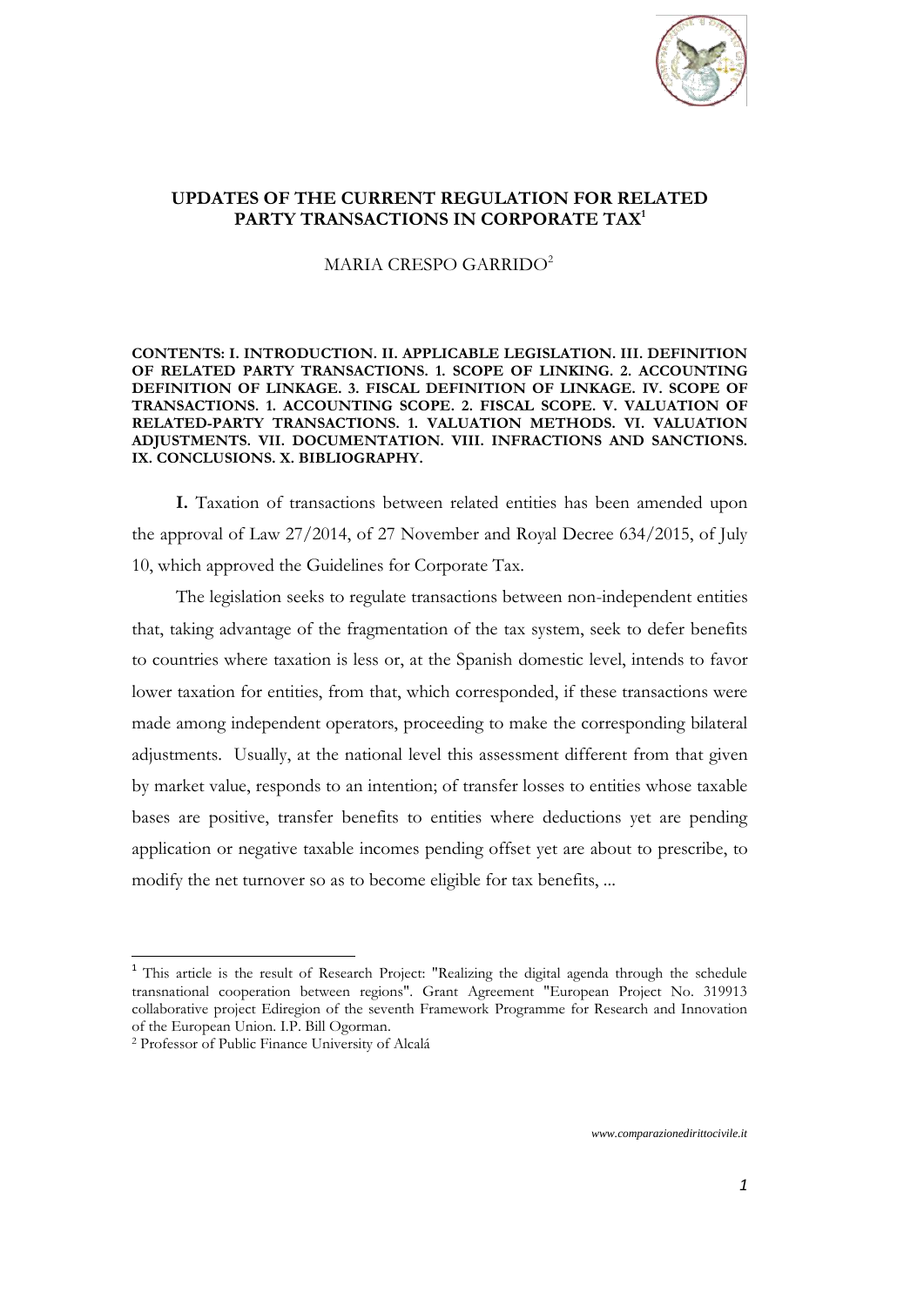

However, internationally, transactions between related entities in the territory of the European Union, are treated according to the provisions in the context of the Forum on Transfer Pricing, therefore the possible bilateral adjustment can only be made if the operations performed are subject to Spanish territory since otherwise, the Spanish Administration has no authority to make such an adjustment.

Regarding operations outside the European environment, these are treated in accordance with the provisions of the OECD and the double taxation Agreements signed with third party countries.

When two or more related entities perform operations that do not adjust to the valuation that would be made between independent parties, it is a behavior that usually responds to an intention to avoid tax (undeclared benefit sharing, application of more favorable tax rates, covert capital injection, artificial generation of fiscal expenditures, ...) though, sometimes these valuations respond to economic constraints (exchange rate fluctuations or risks arising from conjectural situations).

Among the main changes introduced by Law 16/2007 of July 4, concerning the reform and adaptation of the Spanish commercial Law on accounting matters for its international harmonization based on the regulations of the European Union, include the following:

- The market value is reintroduced as an interpretative rule, without prejudice to the subsequent valuation introduced by Law 27/2014, which identifies fair value with market value without exemption of any of the known valuation methods.

- The valuation modification is no jurisdiction of the Tax Authorities.

- New family relationships are introduced, thus the linkage perimeter expands.
- The scrutiny procedure of the market value is modified.

 $\overline{a}$ 

- A reference for entities under income allocation was introduced, as the rule refers to the "participants". This regime includes both entities and commercial companies.

- A new documentation requirement was introduced through the "Master File" and "Country File" or "Local File<sup>3</sup>".

<sup>&</sup>lt;sup>3</sup> This article is not about international taxation, for an earlier analysis to the applicable regulation as of January 1, 2015, see: GARCÍA PRATS, F. A. (2009): "The agreement models, its guiding principles and its influence on the double taxation Convenants" Cronica Tributaria, no. 133, pp. 101-123.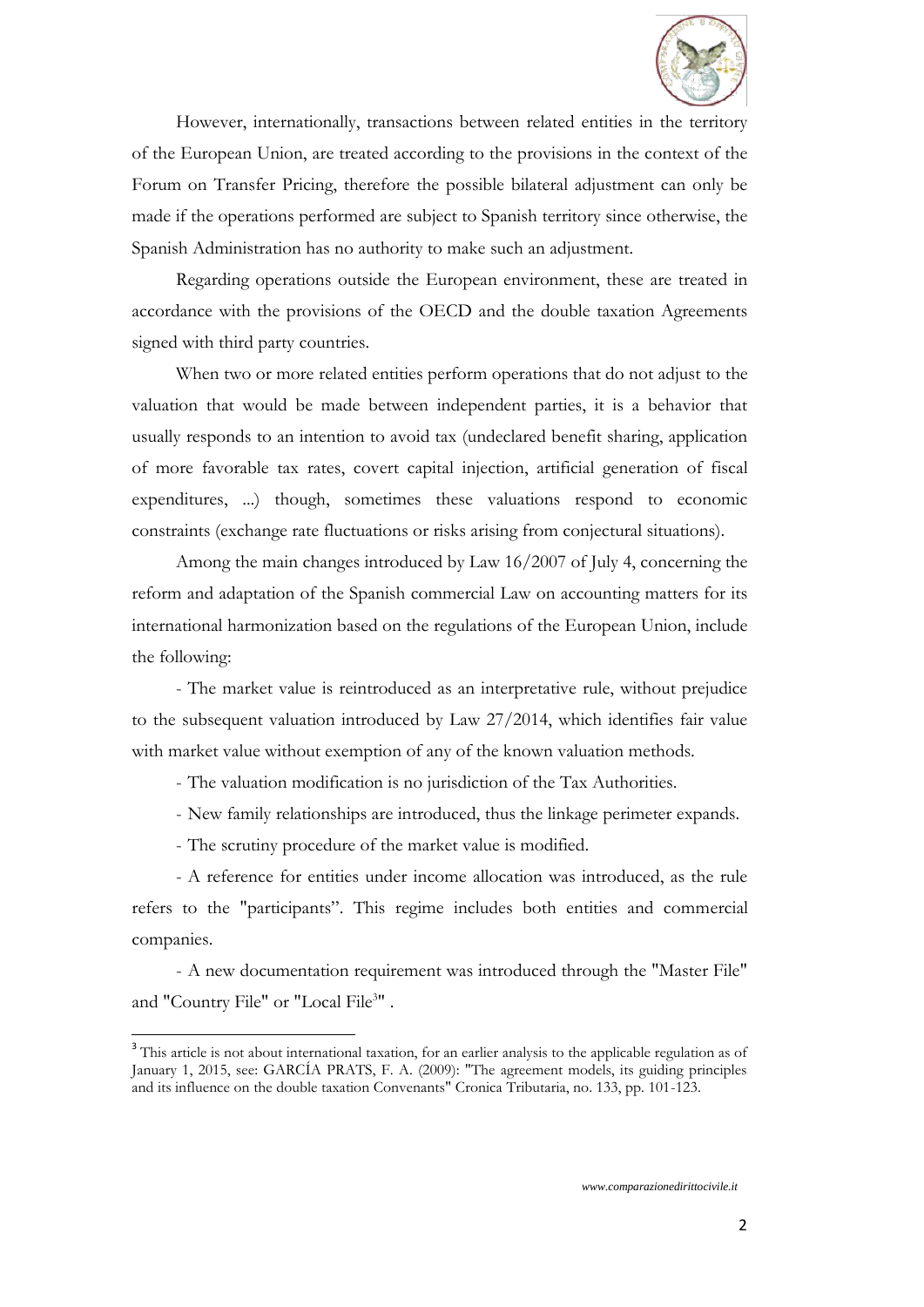

- The new sanctioning regime includes the obligation to document related party transactions.

- A Special treatment for cases of compensation of professional partners was established, this regime was modified again on the current regulatory Law for Corporate tax.

The main innovations introduced in the recent legislation are discussed throughout the following pages.

**II.** In regulating related-party transactions it is important to make a distinction between the applicable regulation up to December 31, 2014 and that one effective as of January 1, 2015. Regarding all transactions carried out up to December 31, 2014, for their valuation and corresponding correction, according to the provided in the following regulations:

- Article 16 of Royal Decree Law 4/2004, of March 3 (BOE (Official Bulletin, for its initials in Spanish) March 11, 2004).

- Articles 16-29 of Royal Decree 1777/2004 of July 30 (BOE, 6 August 2004), whereby the Corporate Tax Regulation is approved, partially amended by Royal Decree 1793/2008, November 3 April (BOE, November 18, 2008).

Transactions carried out as of January 1, 2015; transactions between related parties are regulated by:

- Article 18 of Law 27/2014, of November 27 (BOE, November 28, 2014) whereby the regulating Corporate Tax Law approved.

- Royal Decree 634/2015, of July 10 (BOE, 11 July 2015) whereby the Corporate Tax Regulations are approved.

On the other hand, the common rules for any related party transactions, regardless of the moment when they have been carried out are contained in the following standards:

- Law 36/2006 of November 29 (BOE, November 30, 2006), Actions for the prevention of tax fraud.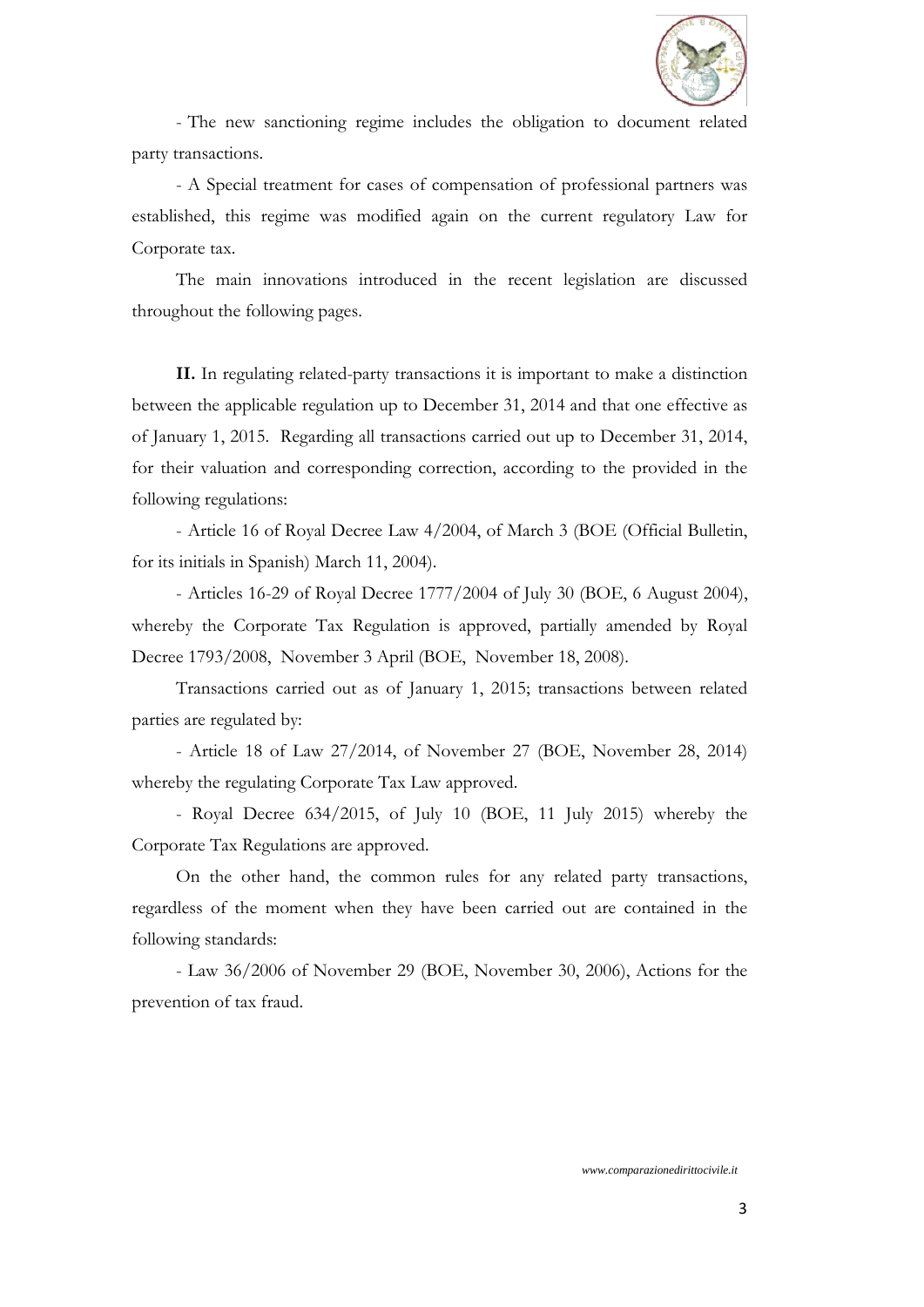

- The accounting and commercial regulations established in Law 16/2007 of July 4, to reform and adapt the Spanish Commercial Law on Accounting Matters for its international harmonization based on the regulations of the European Union and Royal Decree 1514/2007 of November 16, which approves the General Accounting Plan, partially amended by Royal Decree 1159/2010 fixing the NOFCAC (Standards for the Preparation of Consolidated Financial Statements, for its initials in Spanish.

- Works of the EU in the context of the European Forum on Transfer Pricing, inspired by the guidelines and reports of the OECD on transfer pricing.

- Judgments of the Court of Justice of the EU on linked financial transactions, to practices of groups aimed at offshoring income, seeking its location in countries with lower taxation.

- Law 16/2007 of July 4, reforming and adapting Spanish commercial law on accounting matters for its international harmonization based on the regulations of the European Union.

- Royal Decree Law 1/2010, of July 2, approving the Consolidated Capital Companies Act is approved.

**III.** Article 18.1 of the Law 27/2014 of November 27, states that linked operations are those carried out between related persons or entities (according to the definition of the scope of linkage, which is defined below) and will be assessed according to their market value. It being understood, as that which would have been agreed by independent persons or entities under conditions which respect the principle of free competition.

**1.** The perimeter of linkage is configured as a basic subjective element for the determination of the applicable rules, for which, Article 18.2 sets the following criteria for consideration of related entities<sup>4</sup>:

<sup>&</sup>lt;sup>4</sup> The current legislation does not take into consideration the group of cooperatives within the perimeter of linkage.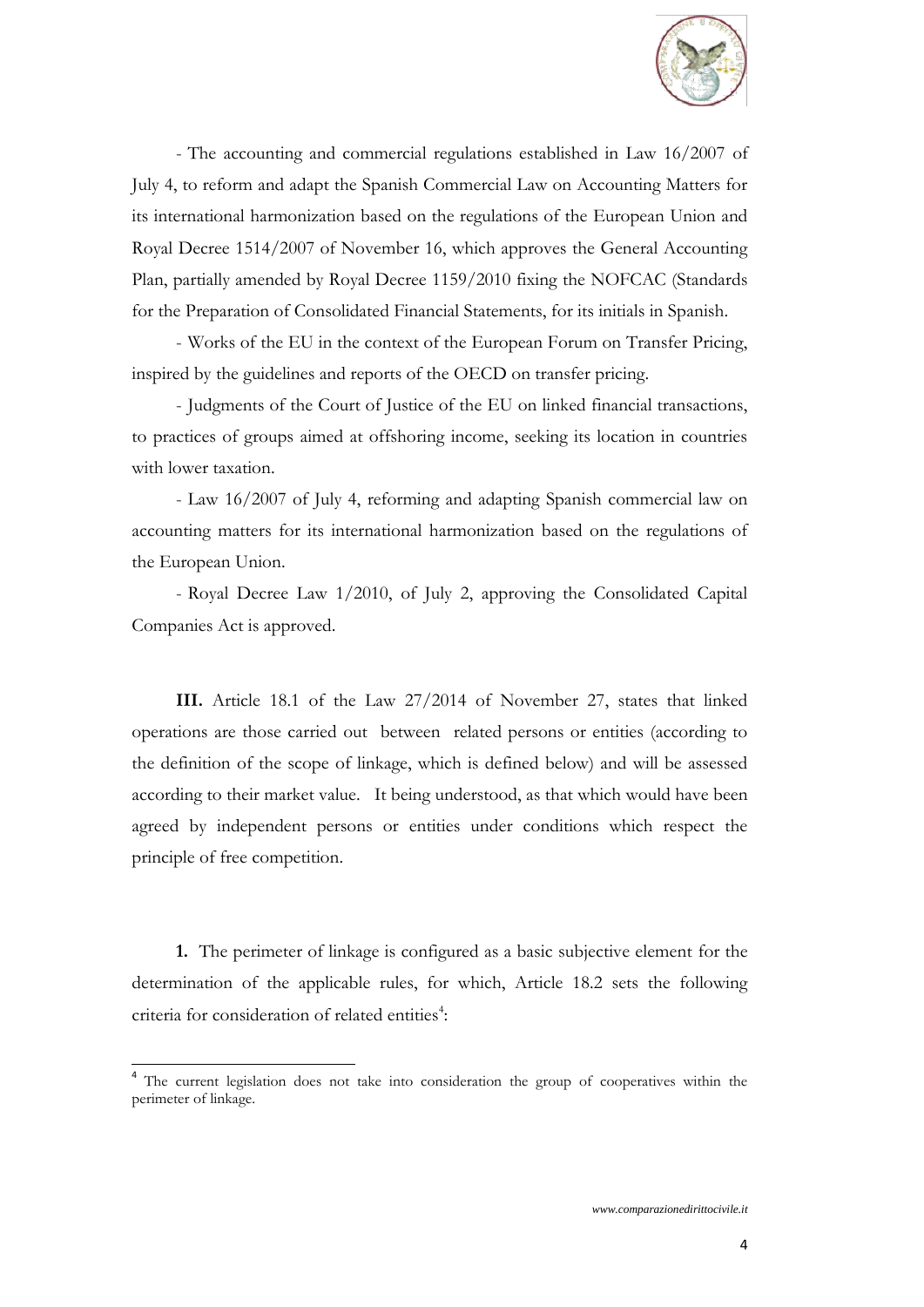

a. Internal relationship between society and the personal elements of its organizational structure: partners, counselors, administrators and relatives.

b. External relationship between society and the personal elements of another entity.

c. Group of companies Article 42 of the Commercial Code<sup>5</sup>.

d. Indirect participation requires a share of at least 25% of the taxable capital.

e. The relationship between the company and its permanent establishments; fiscally this linkage is limited to transactions between resident companies and permanent establishments abroad.

The most frequent linked operations, which often occur in the context of family businesses, are related to the following:

a). Personal Incomes, corporate incomes done by a partner.

b).Participative loans made by partners.

<sup>&</sup>lt;sup>5</sup> The wording of Article 42 of the Commercial Code consonant to the amendment introduced by Law 16/2007, of July 4 "Any Parent Company of a group of companies will be required to prepare the annual accounts and consolidated management report as provided in this section. There is a group, where a company holds or may directly or indirectly hold control of another or others. Control is presumed to exist, specifically, when a company, which qualify as dominant, is in relation with another company , which qualifies as a dependent, in one of the following situations: a-holds the majority of voting rights.

b- It has the power to appoint or remove a majority of the members of the board.

c- it can avail under agreements with third parties, most of the voting rights.

d- it has appointed with its votes the majority of the board members, who hold office at the time of formulating consolidated accounts and for the two fiscal. In particular, shall be presumed circumstance when most members of the board of the acquired company are members of the board or senior executives of the parent company or another dominated by it. For the purposes of this section, to the voting rights of the parent company will be added those hold through other subsidiaries, or by other persons acting on their own name, but on behalf of the parent company, or other dependent companies or those available in agreement with any other person. "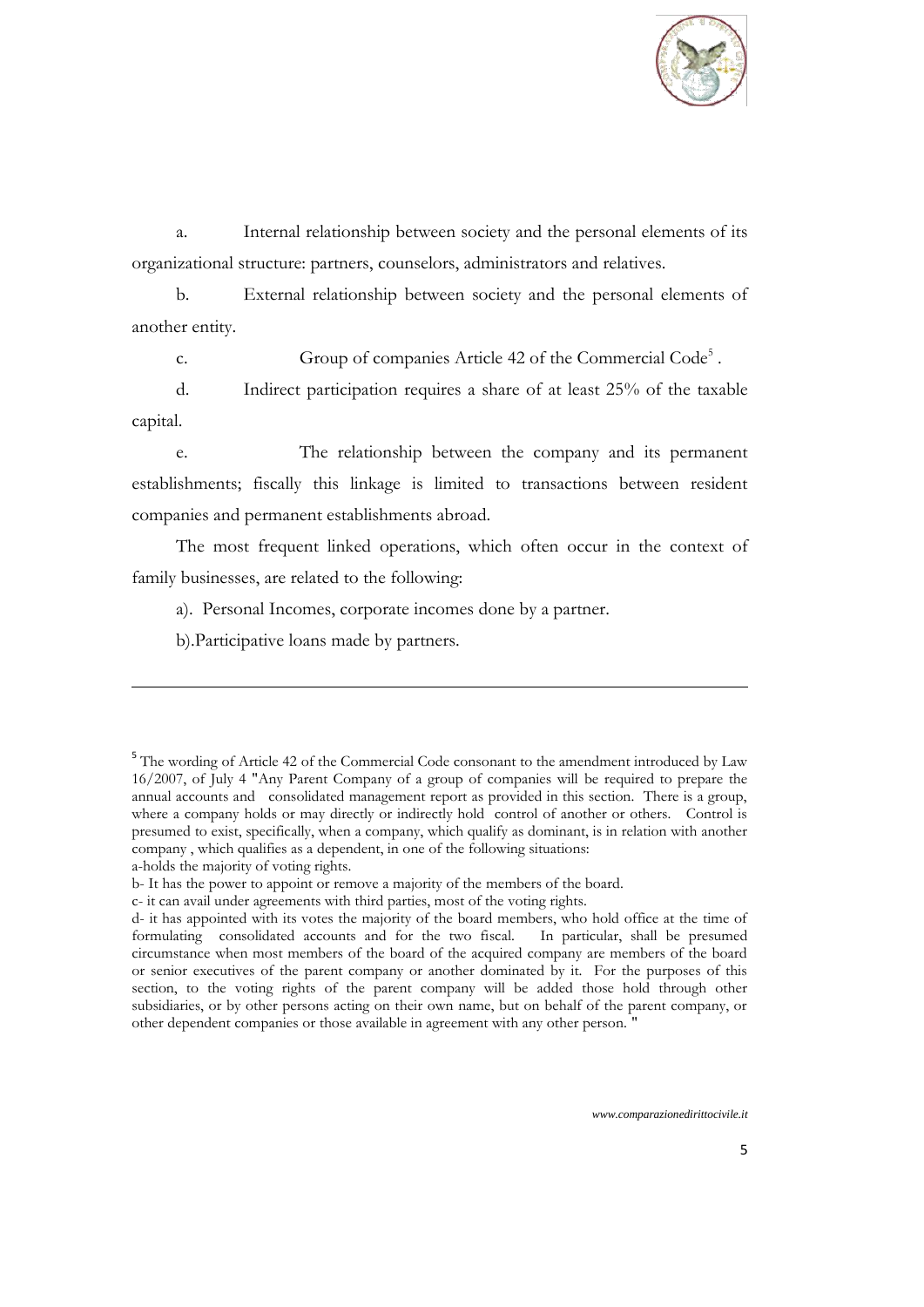

c). Lease or transfer of business premises owned by the partner.

d). Transactions between companies belonging to the same trade group.

Scheme of the linkage perimeter

Previous elements to consider:

- $\Box$ Entity
- $\Box$ Partners
- $\Box$ Administrators
- $\Box$ Relatives (through third grade)

# Group Definition:

- $\Box$ Art. 42 Commercial Code
- $\Box$ To control
- $\Box$ Vertical Participation

# Relationship entity-partner

 $\Box$ Participation  $\geq 5\%$  (1% listed)

# Relationship entity- management

Relationship entity- spouse and relatives of partners and / or directors of the entity or another group

Relationship of two entities of the same group

Relationship of an entity and the partners of entity partners if they belong to the group

Relationship of an entity and the directors of another group entity

Relationship of one entity and another indirectly owned by 25% or more.

Relationship between two entities in which the partners directly or indirectly have a participation of 25% or more.

Relationship of a resident entity in Spain and its permanent establishments abroad or in Spain.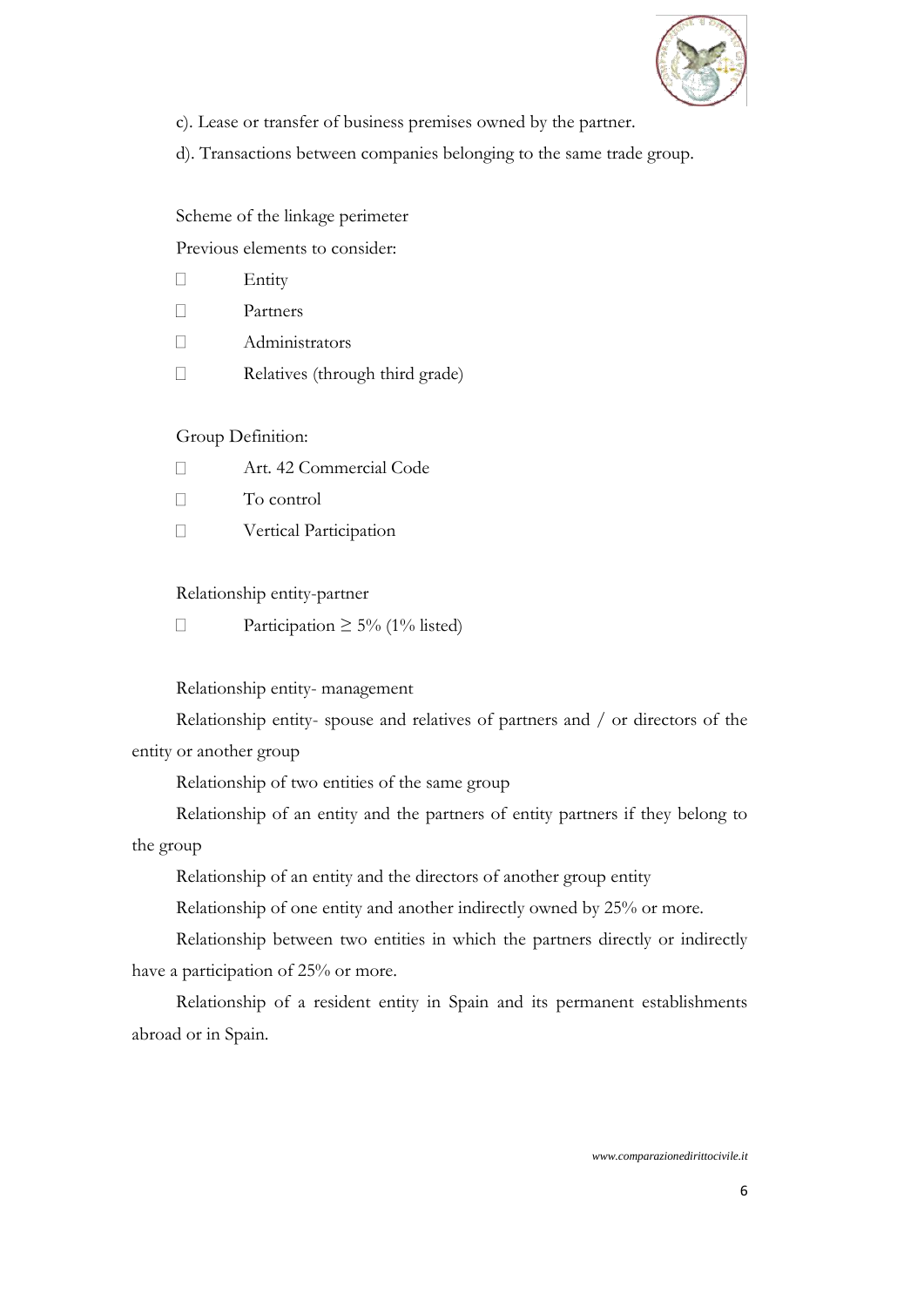

**2.** According to the provisions of NECA (Elaboration Standards for Annual Accounts, for its initials in Spanish) 15 defined as related party transactions<sup>6</sup> those carried out between two or more entities in which one exercises or has the ability to exercise directly or indirect control over the other, or, if it exerts significant influence in making financial decisions and in exploiting the other, as in the case of group, multigroup or associate companies.

Specifically, from an accounting<sup>7</sup> perspective, are considered to be related parties:

a- Companies considered like companies of the group<sup>8</sup>, associated companies<sup>9</sup>, multigroup<sup>10</sup> or jointly controlled entities, as defined in NECA PGC  $13<sup>11</sup>$ , unless it is controlled by a Public Administration.

 $\overline{a}$ 

It can demonstrate the existence of significant influence through:

 $6$  Note 23 of the Report contents defines and specifies the minimum information to be supply regarding transactions with related parties. Meanwhile the NRV (Valuation and Registration Guidelines, for its initials in Spanish) 21 determines how to record and evaluate transactions between group companies. In addition, the Law 36/2006 of November 29, on Measures for the Prevention of Tax Fraud amends Article 16 of the CIT (Corporate Income Tax, for its initials in Spanish) Law, ordering the essential principles for the required documentation.

<sup>&</sup>lt;sup>7</sup> RD 1514/2007 which approves the General Accounting Plan that came into force on 1 January 2008, and partially modified by RD 1159 / 2010 by which NOFCAC were approved.

Group Ccompanies include those entities that qualify to form a trade group, according to the provisions of Article 42 of the Commercial Code, i.e., if the General Board of Shareholders controls the votes. The NECA 13 defines the concept of Group Company, associated company and jointly controlled / multigroup company.

<sup>9</sup> Associated companies are those which, although are not part of the group, exert a significant influence over the entity because they have an important role to contribute in their activity, creating a lasting linkage relationship.

Article 47.3 of the Commercial Code defines as significant influence the following:

<sup>-</sup> must exist participation in it.

<sup>-</sup> It must create a lasting relationship, not speculative.

<sup>-</sup> Have the power to intervene in decisions related to financial and operating policies without having the control.

<sup>-</sup>This should be destined to contribute to the activity of society.

Significant influence is presumed, unless otherwise proved, when one or more group companies hold at least 20% of the voting rights of a company that does not belong to the group.

<sup>-</sup> Representation that is given to the Board of Directors or to the equivalent governing body of the investee.

<sup>-</sup> Participation in the policy-setting processes.

<sup>-</sup> Relevant transactions with the investee.

<sup>-</sup> Exchange of management personnel.

<sup>-</sup> Provision of essential technical information.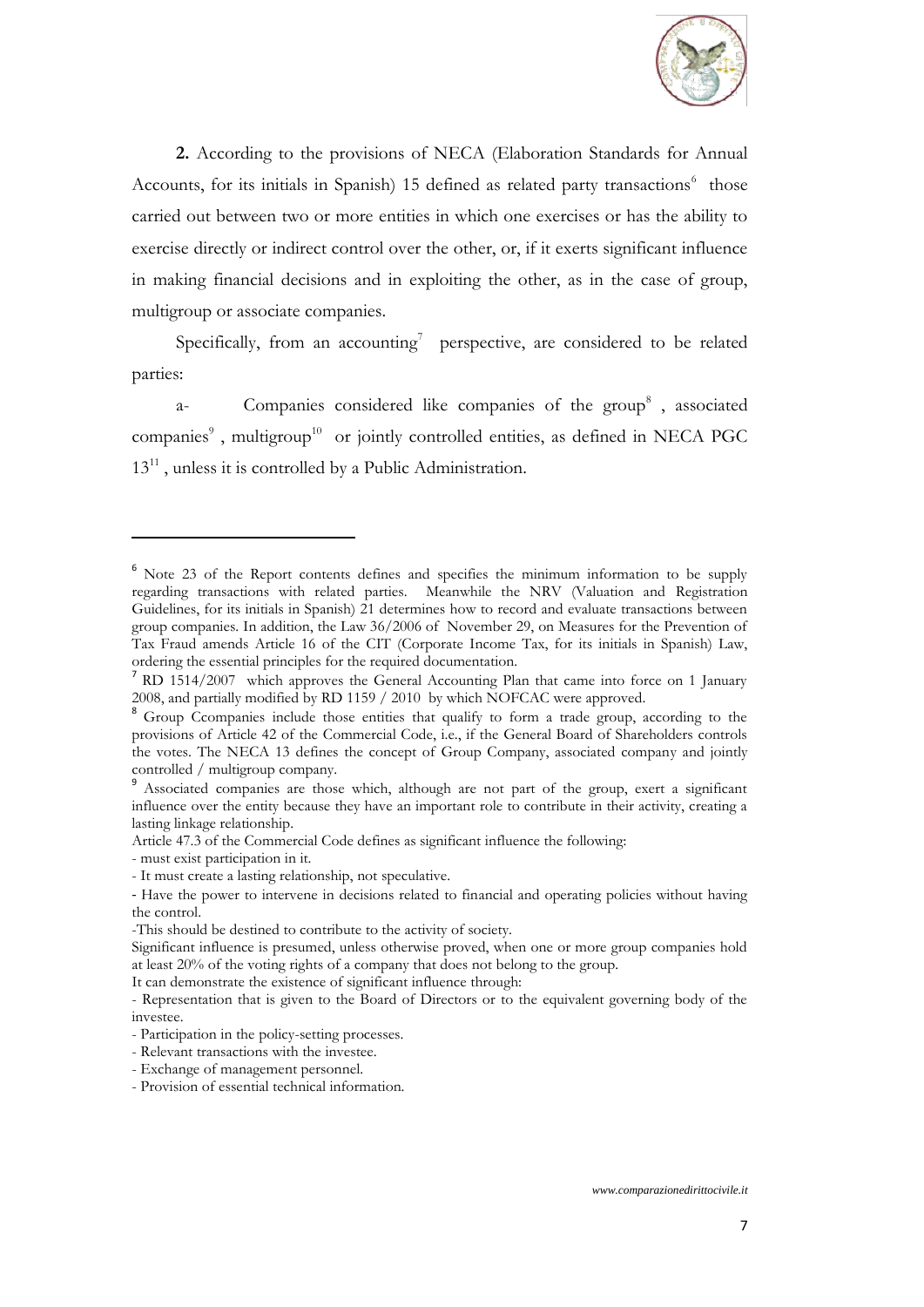

b- Individuals who directly or indirectly have any share in the voting rights of the company or the parent company of the same, thus allowing them to carry on one or another significant influence. They are also included close relatives of individuals.

c- The key personnel of the company, defined as those individuals with authority and responsibility for planning, directing and controlling the activities of the company, either directly or indirectly, or of its dominant, including administrators and managers.

d- Regardless of the above two points, companies on which anyone can exercise significant influence.

e- Companies that share any director or officer with the company, unless he/she does not exert a significant influence on the financial and operating policies of both companies.

 $f$ - People who have close relatives consideration  $^{12}$  of the representative of the administrator of the company, when this is also has a legal authority.

<sup>11</sup> For the purposes of presentation of annual accounts, it is understood by group:

a- Vertical Group: When two entities are linked by a provision similar to Article 42 of the CC.

<sup>&</sup>lt;sup>10</sup> Those companies that are not included as subsidiaries but that are managed by one or more companies of the group, participating in their capital stock together with one or several other persons outside of it, exercising joint control.

Multigroup companies: Specifically, when two entities are jointly managed by: one or several companies of the group; or by one or more entities or persons outside the group. In jointly controlled companies exist an agreement in decision-making, even while not having effective control.

According to the stated in Valuation Standard 20th of the General Accounting Plan: "It is a statutory or contractual arrangement whereby two or more people who will be called in this standard " participants " agree to share the power to govern financial policies and operating on an economic activity in order to obtain economic benefits, so that strategic financial and operating activity concerning decisions require the unanimous consent of all participants' policies.

b- Horizontal Group: When entities are controlled by any means, or by one or more natural or legal persons acting jointly or being under a single management through agreements or statutory clauses.

<sup>12</sup> Se entiende por familiares próximos aquellos que podrían ejercer influencia, entre los que se encuentran:

a- El cónyuge o persona con relación análoga de afectividad.

b- Los ascendientes, descendientes y hermanos cónyuges o personas con análoga relación de afectividad.

c- Los ascendientes, descendientes y hermanos del cónyuge o personas con análoga relación de afectividad.

d- Las personas a su cargo o a cargo del cónyuge o persona con análoga relación de afectividad.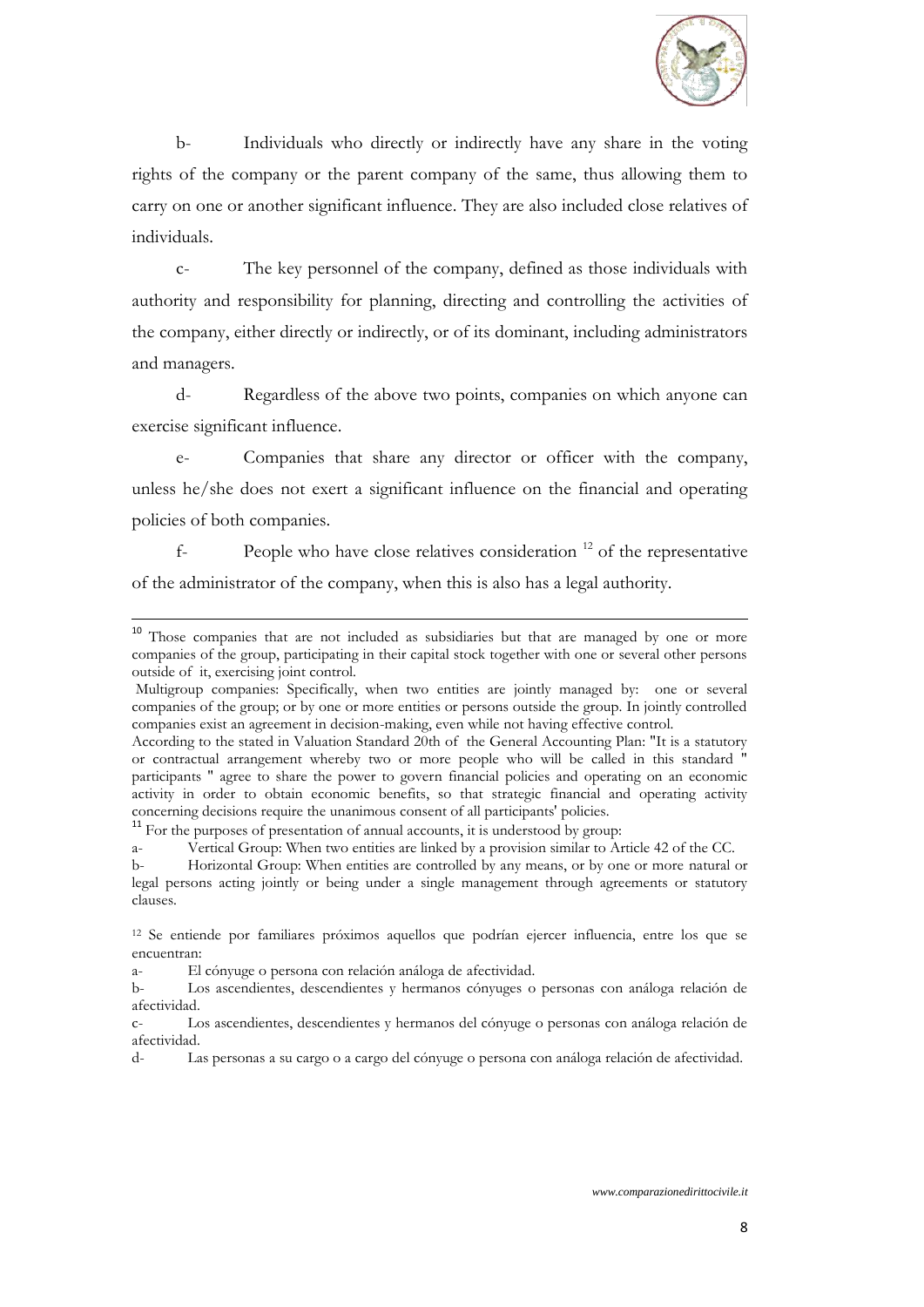

g- Pension plans for employees of the company or any other which is linked party of this.

**3.** The scope of fiscal linkage was regulated in article 16.3 of LRD (Legislative Royal Decree)  $4/2014^{13}$  and now article 18.2 of Law 27/2014 that establishes as linkage perimeter:

a- According to the internal relationship that is maintained: Thus, linked operations are those carried out by an entity or its partners or participants; equally linked are those operations performed by an entity and its advisors or mangers and relatives; spouses or persons united by family relationships, in direct or collateral line, by consanguinity or affinity, as far as the third degree of the partners or participants, advisors or managers, except with respect to the remuneration for the performance of their duties.

b- Taking into consideration the external relationship, one is before related party transactions when they are carried out by two entities belonging to the same commercial group or entity and the advisors or managers of another entity belonging to the same group.

c- A corporation and the spouses, or people united by familyrelationships, in direct or collateral line, by consanguinity or affinity, as far as the third degree when both entities belong to the same group.

d- In the cases of indirect participation. Related operations are performed by an entity and another entity indirectly owned by the first one in at least 25% of the taxable equity calculated as provided in article 69 of the CTLRT (Corporate Tax Law Refunded Text) and article 60 of the CTL (Corporate Tax  $Law<sup>14</sup>$ ). Two entities in which the same partners, participants or their spouses or

<sup>&</sup>lt;sup>13</sup> They are no longer in the scope of linkage according to the developed by Law 27/2014, with respect to the provisions of the foregoing law:

<sup>1.</sup> An entity or the partners or participants of another entity, either natural or legal person, when both belong to the same group.

<sup>2.</sup> An entity nonresident in Spain and its permanent establishments in Spain.

Two entities that are part of a group that pay taxes in the regime of cooperative corporations. 3. Two entities that are part or a group  $\mu$  at  $\mu$  as  $\mu$  and  $\mu$  The new legislation suppresses the reference to cooperative corporations.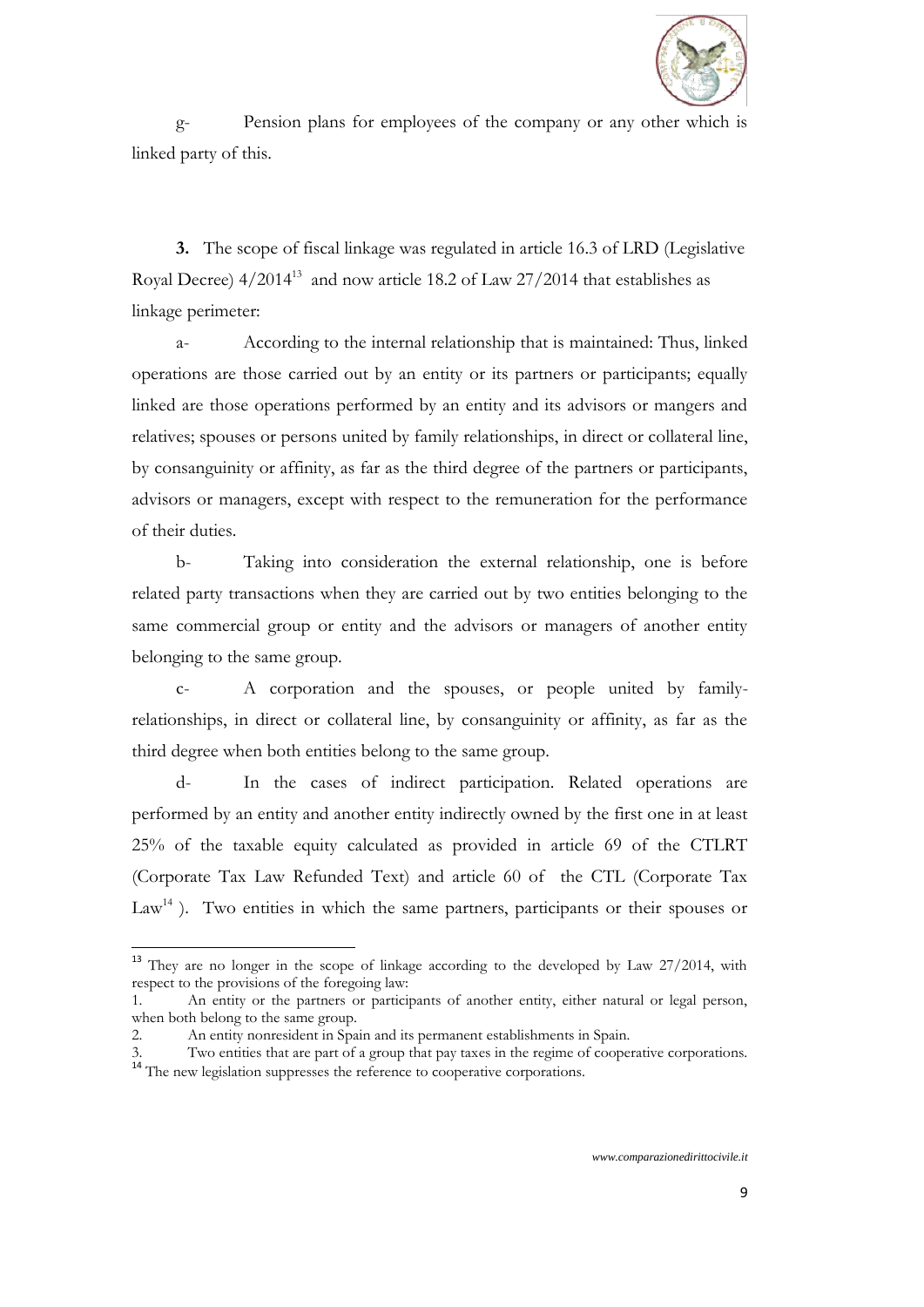

people united by family relationships, in direct or indirect line, in at least 25% of the social capital or own funds.

e- An entity resident in Spain and its permanent establishments abroad. Some practical examples of linkage:

There is no linkage between the parties involved:

a.If the economic relationship is given exclusively between natural persons.

b. If the relationships between two entities are given exclusively for the fact of being partners of the same entity.

Example  $1<sup>15</sup>$ .

There is no linkage between A and B even though there is a linkage between A and C and between B and C.

A ----------40% ----------C

 $B$  ----------35% ----------C

There is linkage between the three entities:

A ----------40% ----------B ------ 80% ------C

Examples.

Example 2.

The AAA Corporation participates in 85% of the social capital of BBB Corporation. At the same time BBB participates in 90% of the social capital of CCC. Do they form a group, according to the provisions in article 42 of the Commercial Code?

Answer: The three corporations form a group, according to the provisions of the Commercial Code and therefore, they are linked.

Example 3

 $\overline{a}$ 

The AAA Corporation participates in 90% of the social capital of BBB Corporation, which in turn participates in 30% of CCC Corporation. Do the three corporations form a group?

<sup>&</sup>lt;sup>15</sup> Some examples have been taken from the Conferences organized by REA-REGA Auditors on July 2, 2015, by Mrs. Marisa Rey speaker.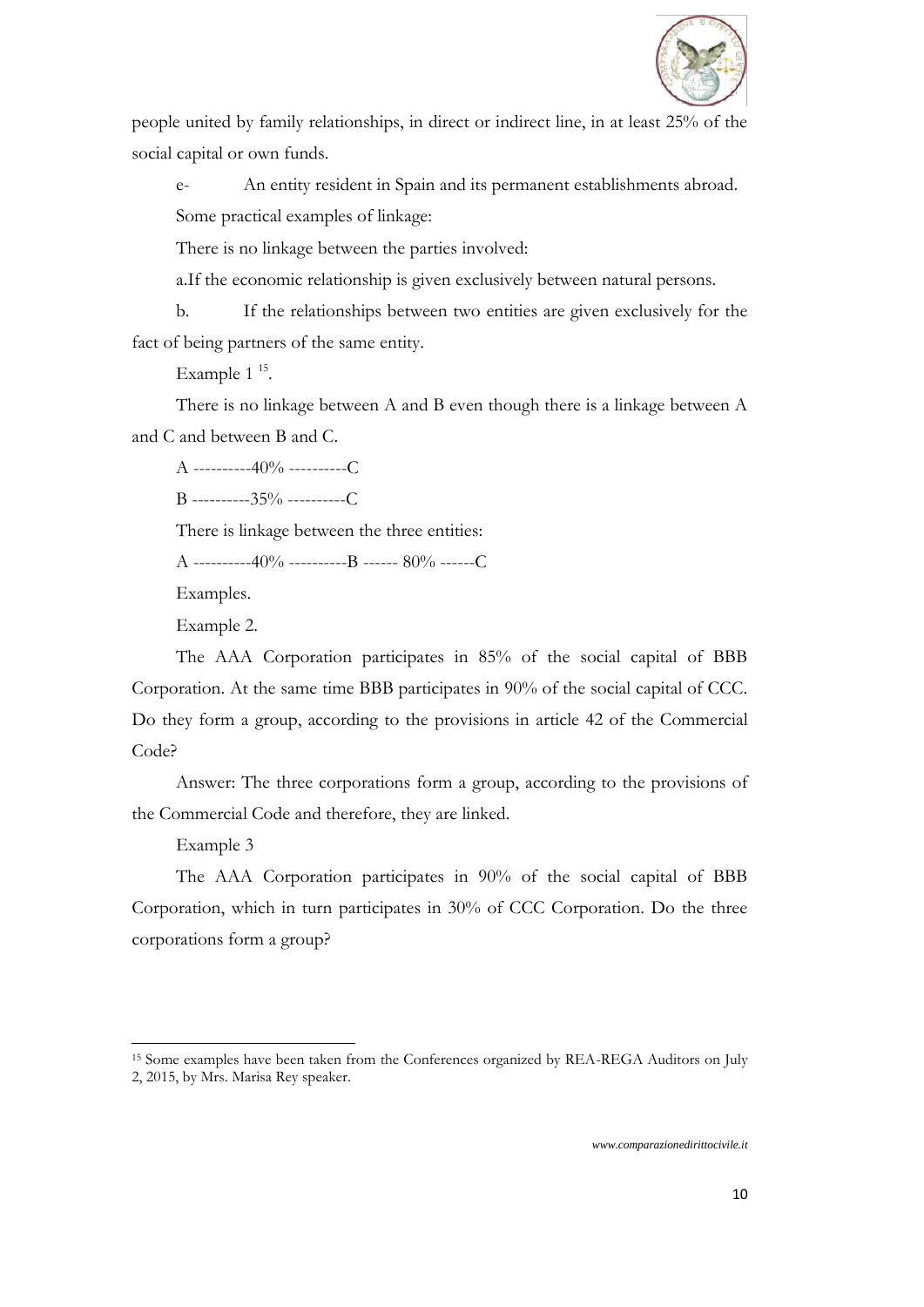

Answer: Corporations AAA-BBB-CCC does not form a group because BBB do not control CCC. Nevertheless, they are linked because AAA participates indirectly in CCC in more than a  $25\%$  (90% s/ 30%=27%).

When the valuation of the transactions do not respond to the market reality, that one usually responds to a defrauding purpose, as following specified:

1- An unreported distribution of profits.

2- To transfer losses to corporations with positive taxable bases or with deductions pending of application and which are close to losing that right.

3- Modify the net turnover to qualify for tax benefits.

4- Covert capital contributions.

5- A generation of artificial tax expenditures.

6- Application of types of burden that favors the company.

However, this valuation may not be identified with the market value in those circumstances in which they pretend to avoid fluctuations in the exchange rate, national type restrictions or risks inherent to current situations, so that they do not always correspond with attempts of tax avoidance.

**IV**. There is a discrepancy between fiscal and accounting valuation because, while accounting imputation is to be done at fair value, the fiscal imputation must be done at market value.

**1.** The accounting scope does not specifies the percentage of participation in the linkage between the partner (manager), although, requires that the participation in the voting rights shall be enough in order to exercise significant influence on the entity.

The linkage perimeter for accounting purposes only takes into account relatives as far as the second degree in direct or collateral line, consanguinity or for affinity. However, it includes people that, without being legal relatives stand in a similar situation. Regarding to the linkage of the advisors they are taken in account, as well as the key personnel of the company or its dominant company, and includes the executive staff and its close relatives.

*www.comparazionedirittocivile.it*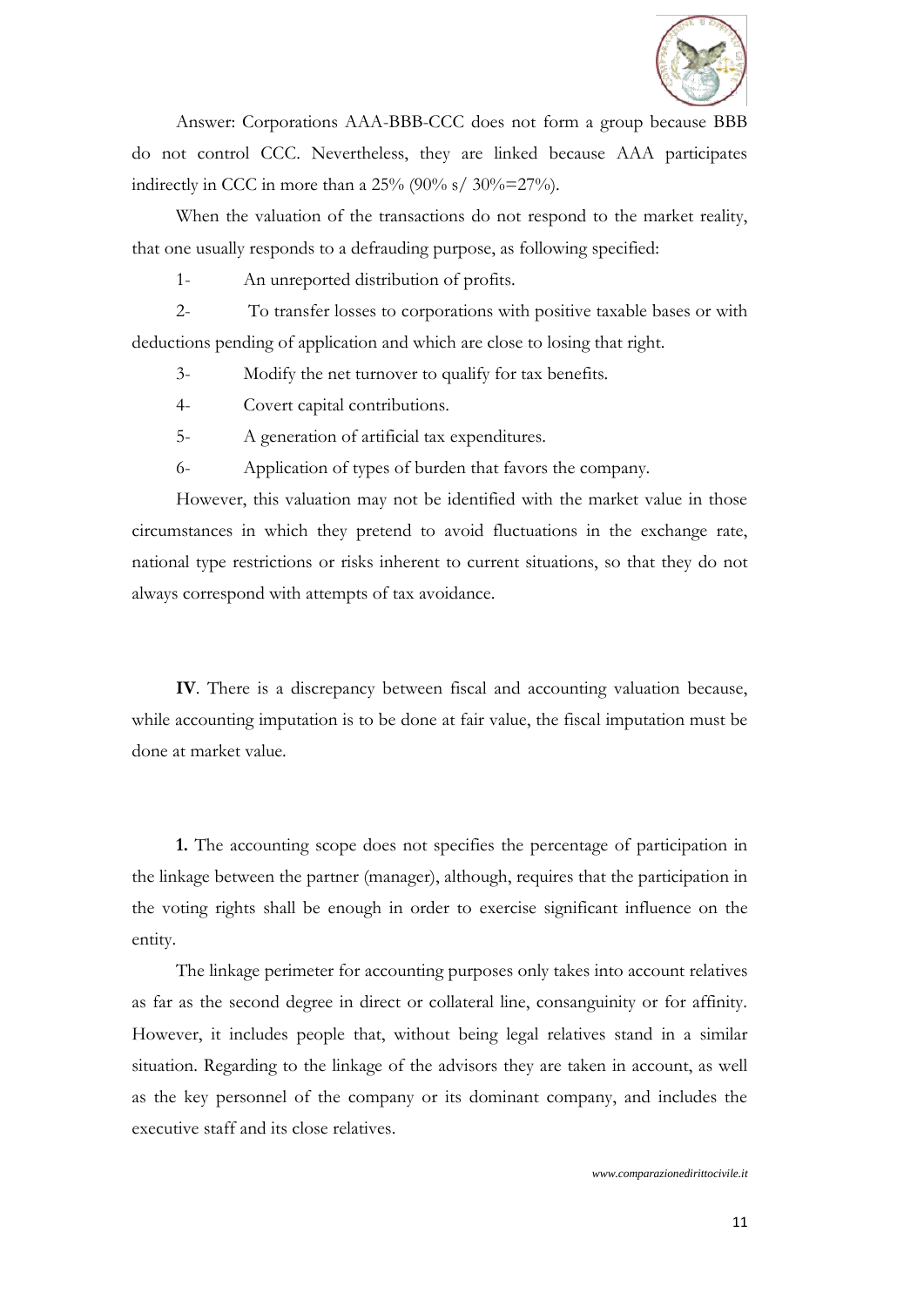

**2.** In the fiscal scope the participation percentage varies according to the applicable rule. According to the applicable regulation up to December 31, 2014 it was necessary a 5% of participation if the entity is not listed in the regulated market, decreasing this percentage to 1% for entities listed in a regulated market. The participation percentage changed to 25% as of January 1, 2015.

The linking perimeter for fiscal effects includes relatives as far as third degree included. It also limits the linkage to advisors and their relatives.

Example 4

Determine if related party transactions exist at a fiscal level in the following operations:

Corporation AAA that is not listed in the Stock exchange is part of a group that has performed the following operations throughout the fiscal year:

a- Has received a loan from the dominant corporation from its commercial group.

b- Has given a loan to an associate corporation.

c- It provided services to a brother of the controlling shareholder.

d- If it received a delivery of goods from a shareholder holding 1% of the shares.

e- Ditto the above with a corporation manager.

f- Ditto the above with a high executive of the entity.

g- Ditto both above, with an employee of the corporation.

Answer:

a.This is a related party transaction, because the operations performed between a corporation and its dominant, are linked operations.

b. In the associated companies the same previous criteria is followed.

c. Related party transactions are those performed with shareholders or their relatives as far as the third degree included, by direct or collateral line. The brother is a relative of second degree.

d. There are not related party transactions the ones performed with a shareholder holding 1% of the shares.

*www.comparazionedirittocivile.it*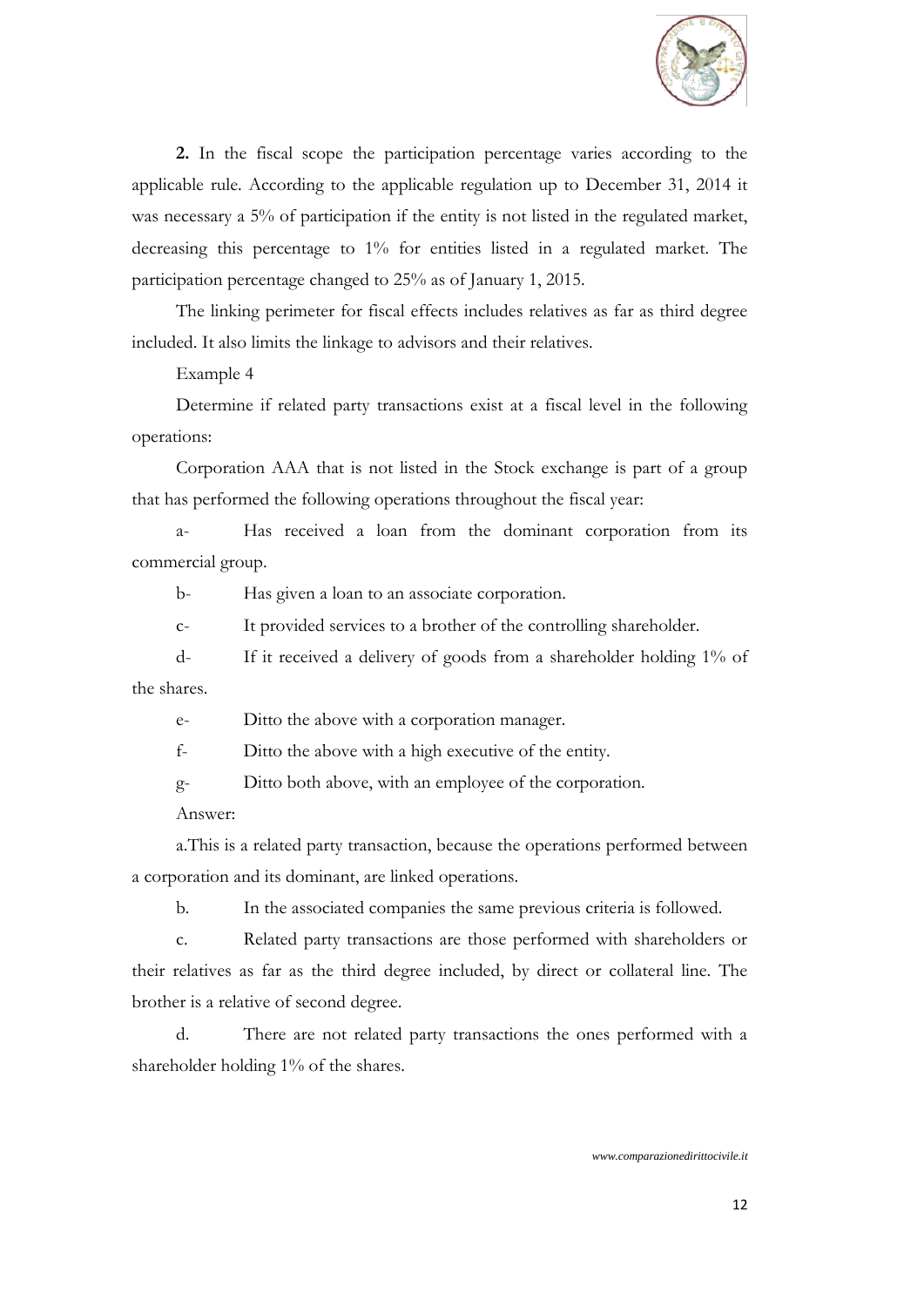

e. It is a related party transaction.

f.It is not a related party transaction.

g. It is not a related party transaction.

Certainly, according to what is provided in article 18 of CTL, the following amendments are introduced $16$ :

a. The assumptions of an entity and the partners or participants of another entity are subject to elimination, when both parties belong to a group, of an entity nonresident in the Spanish territory and its permanent establishments in the mentioned territory; and of two entities that are part of a group that pay taxes in the regime of groups of cooperative entities.

b. The participation percentage is increased from a 5% to 25% in the linking cases for the relationship partner-entity, eliminating the linkage at 1% for the case of registered corporations.

c. The remuneration of managers and advisors for the exercise of their functions is exempted from the assumption of linkage between a company and its managers and advisors.

**V.** With regards to the methods to determine the market value the preference previously existing is eliminated, and other techniques and valuation methods are accepted alternatively, provided that the principle of free competition is respected.

Law 36/2006 establishes in paragraph III of the Proclamation of Motives that "the acquisition price for which these operations should be recorded should correspond to the amount that would be agreed by independent persons or entities in conditions of free competence, understanding for it the market value, if there is a representative market or, or otherwise, that derived from applying specific models and techniques of general acceptance and in harmony with the principle of prudence".

<sup>16</sup> Lefebvre (2015) *Memento Express Tax Novelties 2015.* Francis Lefebvre Editions, pp.17.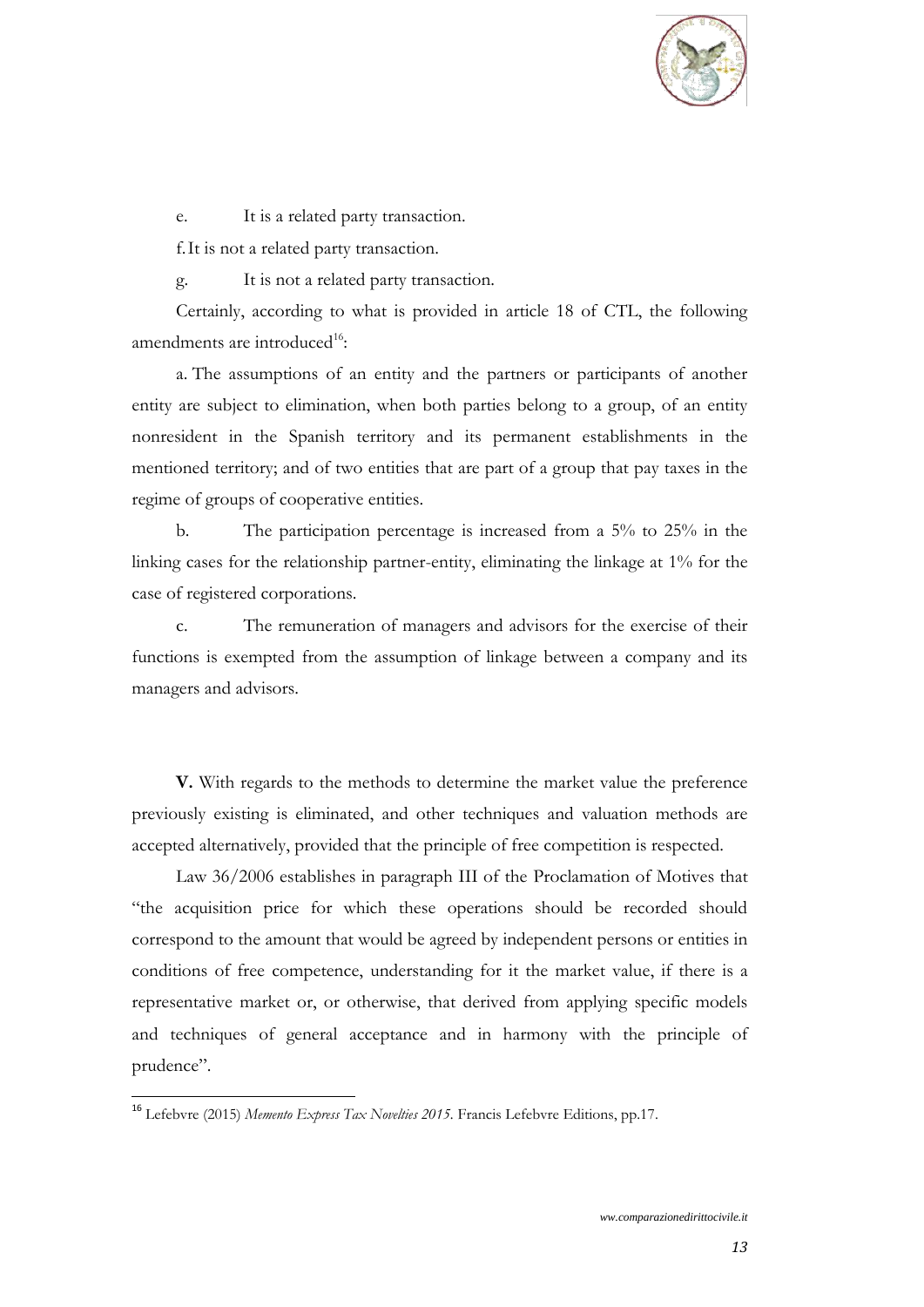

Specific valuation rules are also established for operations of shareholders with corporations of professionals at law level. These rules were already statutorily regulated in similar terms to the current ones $^{17}$ .

The tax regulations applicable until December 31, 2014 affect related party transactions performed as of February 19, 2009. At a commercial and accounting level, it affects the related party transactions performed as of January 1, 2008. An action to avoid fraud would be attempting to stop, the modification of taxable bases, through related party transactions, with the purpose of evade or pay taxes.

Concerning transactions between related companies, since there are no conflicting interests; when the transactions are linked to the normal business of the entities that participate on these (purchase-sales of goods, provision of services, …), it is expected, that the fixation of the prices be determined by the general policies of the selling entity if there is no adequate documentation for the determination of the transference prices , so that the fair value can be assessed according to fiscal criteria.

Physically, it is necessary to differentiate the valuation given to related party transactions in the indirect and in the direct taxation.

In the case of the **Value Added Tax**,

 $\overline{a}$ 

The market valuation rule will be applied in the following cases.

- If the addressee of the good or service does not have right to total deduction of the supported VAT and the consideration agreed is lower than the one that would correspond in free competence conditions.

- When the businessman or the professional who delivers the good or renders the service determines the deductions applying the pro rata rule and refefers to:

oAn operation that do not generate the right to a deduction, if the fixed consideration is lower than the market value.

oAn operation that generates the right to the deduction, if the fixed consideration is higher to the market value.

One considers that there is a link in the Value Added Tax :

- Transactions between taxpayers and people linked to them through commercial or labor relationships.

<sup>17</sup> Lefebvre (2015): Memento Express. "*Novedades Tributarias 2015*". Francis Lefebvre Editions, pp. 17.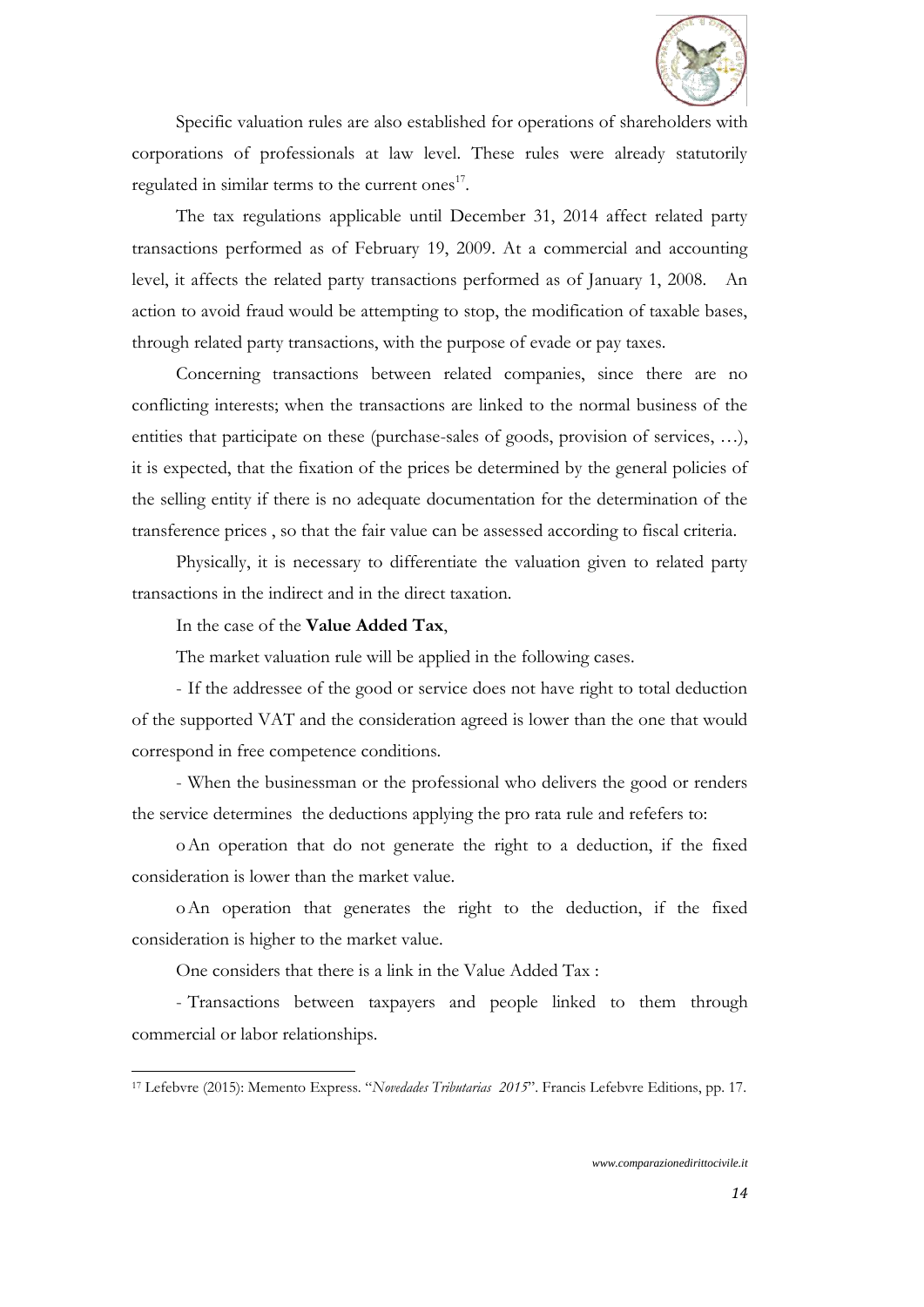

- Transactions between taxpayers and their spouses or consanguinity relatives as far as the third degree.

- Transactions between non-profit entities and their founders, associates, employers, statutory representatives, members of the government bodies, spouses or relatives as far as the third degree inclusive of any of them.

Regulatory Law 27/2014 for Corporate Tax requires a correct valuation of these operations in the Corporate Tax applying the provisions of article 18 of LIS (for its initials in Spanish). Entities are required to document the related party transactions that they perform and they must keep all the support documentation of the price fixed by these operations, since; it may be required at some point of the verification and investigation<sup>18</sup> process.

Specifically, article 18.4 of Law 27/2014, of November 27 establishes the following methods for the determination of the market value:

- a) Comparable uncontrolled price method
- b) Increased cost method
- c) Resale price method
- d) Method of profit distribution
- e) Operational net margin method

Which contents will be developed further on.

Special case: professional partners

 $\overline{a}$ 

The relationships between partner and corporation are subject to the principle of legality. For the purposes provided in article 18.6 of the Regulatory Law on Corporate Taxes, the tax payer may consider that the agreed value matches the normal market value in the case of provision of services by a professional partner, physical person, to a related entity as long as the requirements that follow are met in relation to the corporation and the amount of the remunerations:

With regards to the corporation, the entity must be a company smaller than those provided in article 108 of the Tax Law, in which more than 75% of their revenues of the fiscal year come from the development of professional activities. On

 $18$  A review of the new regulations may be consulted at: Lagos Rodríguez, G (2015): "The taxability of the related party transactions in the new Corporate Tax". *Quince Fiscal*, n° 18, pp.19-32.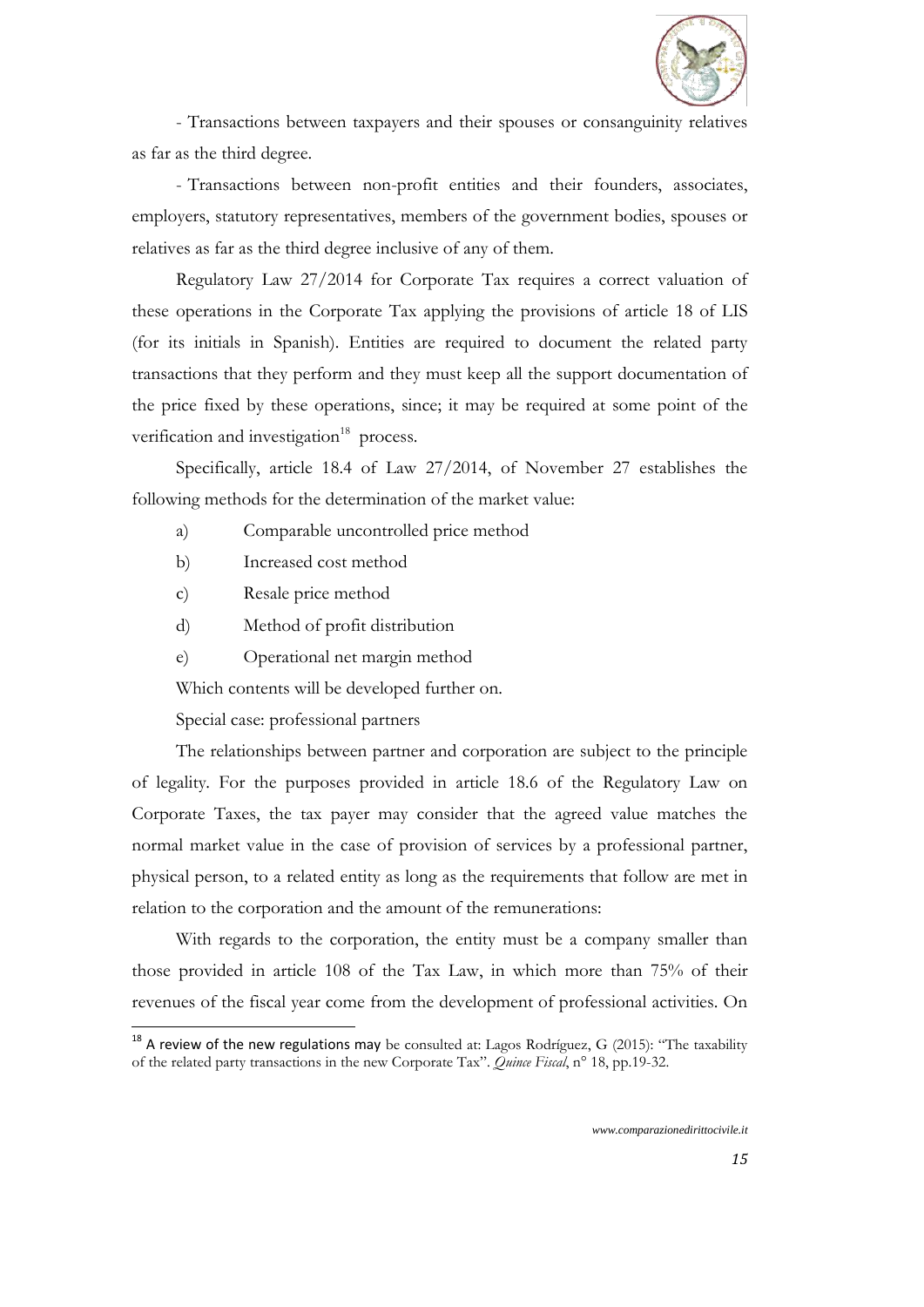

the other hand, the entity must have adequate material and human resources and the positive results of the fiscal year, before the deduction of the remuneration corresponding to all professional partners for providing their services.

Regarding to the amount of the remunerations, the CTL establishes that the remunerations corresponding to all of the professional partners for providing their services to the entity must not be less than 75% of the previous outcome. On the other hand, the amount of the remunerations to each of the professional partners must meet the following requirements:

a- To be determined in function of the contributions made by them to the proper functioning of the corporation, it is necessary that the qualitative and/or quantitative criteria that are applicable are stated in writing.

b- Not to be inferior to 1,5 times the average salary of the employees of the corporation who perform similar functions to those of the professional partners of the entity.

c- In their absence, the amount of the said contributions may not be less than 5 times the Income Public Indicator to Multiple Effects.

Breach of the provided requirement in paragraph b) in relation to any of the professional partners will not preclude the application of the provisions of this paragraph to the remaining professional partners.

In this sense CEAC (Central Economic-Administrative Court) (11-9-14) states that the invoicing of the professional or artist to his corporation, when it counts with human and material resources for the development of the activity, cannot be assessed according to the value fixed by the parties, instead it should be valued at market price. This value must match, in this case, the invoicing prepared by the corporation to third parties, once the opportune corrections to obtain the equivalence are made such as discounting the expenses necessary for the activity in which the corporation may have incurred.<sup>19</sup>

When transactions are not linked to the normal business of the entities involved, the fair value substantially weakens as value given to the transaction made between independent parties. In these cases, one has to analyze the value given to the transaction and identify it with a reliable value that could be agreed between

<sup>19</sup> Lefebrve (2015): *Memento Express. "Novedades Tributarias 2015*. Francis Lefebrve Editions, pp.89.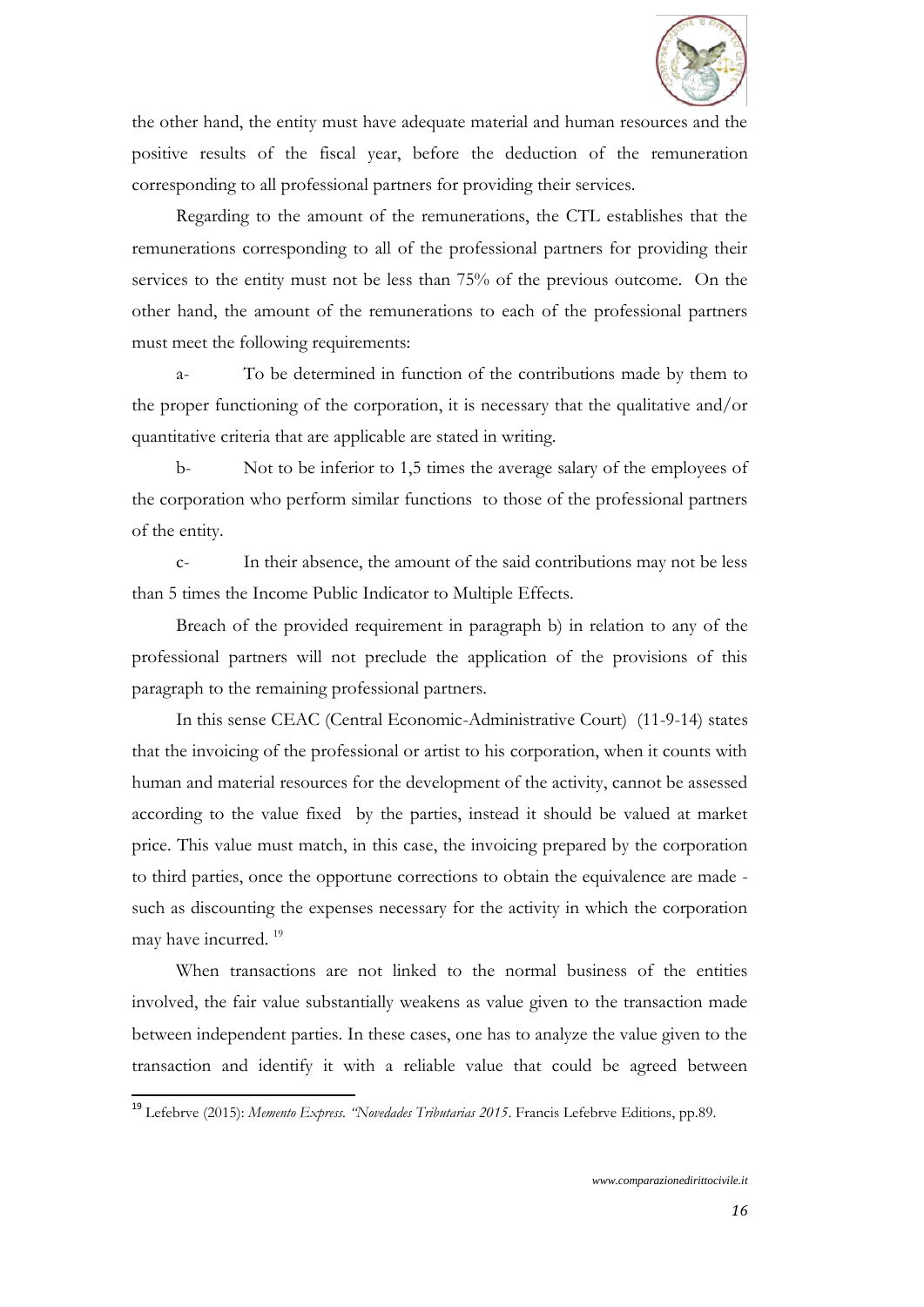

independent parties. Being sometimes, necessary going to appraisals and assessments made by independent experts.

**1.** The valuation of related party transactions has its own definitions from a fiscal point of view and from an accounting perspective. Thereby the Commercial Code in article 34.2 establishes that "the accounting of operations will take into consideration not only their economic reality but also their legal form". Meanwhile, ICAC (Institute of Accounting and Audit of Accounts, for its initials in Spanish) Consultation n° 64 of December provides that the treatment given to intragroup operations on individual accounts should take into account that "when there is no independence between the parties involved in a related party transaction, generally a hybrid result is obtained, one in which is possible to distinguish two different but related operations. A main one, constituted by the transfer of the property or a right and, other secondary, because when the transaction is valuated at a different price other than the market one, a movement of assets between the independent parties originates, favoring one or the other, with the difference between the priced agreed and the market price."

#### **Market value**

 $\overline{a}$ 

The identification between market value, fiscally considered, and the fair value, used from the accounting point of view, forces to make a brief reference on the concept of accounting "fair value"

The General Accounting Plan establishes that the transactions between related parties will be accounted for within the conceptual framework that defines the concept of fair value as "*the amount for which an asset could be exchanged or a liability settled, between concerned parties and duly informed, who carry out a transaction in conditions of mutual independence. The fair value will be determined without deducting the costs of the transaction which might arise from its alienation<sup>20</sup>*. Generally the fair value is calculated with reference to a reliable market value, in which case, the market value and the fair value will match.

<sup>&</sup>lt;sup>20</sup> In accordance to the provisions of the Commercial Code the fair value is calculated with reference to a reliable and free market value, by applying valuation models and techniques with the requirements specified in the regulations. In accordance to the provisions in article 38.f of the Commercial Code:

The assets will be accounted for the purchase price or for the production cost.

The liabilities for the value of setoff received in exchange of incurring in a debt plus the accrued interest pending of payment.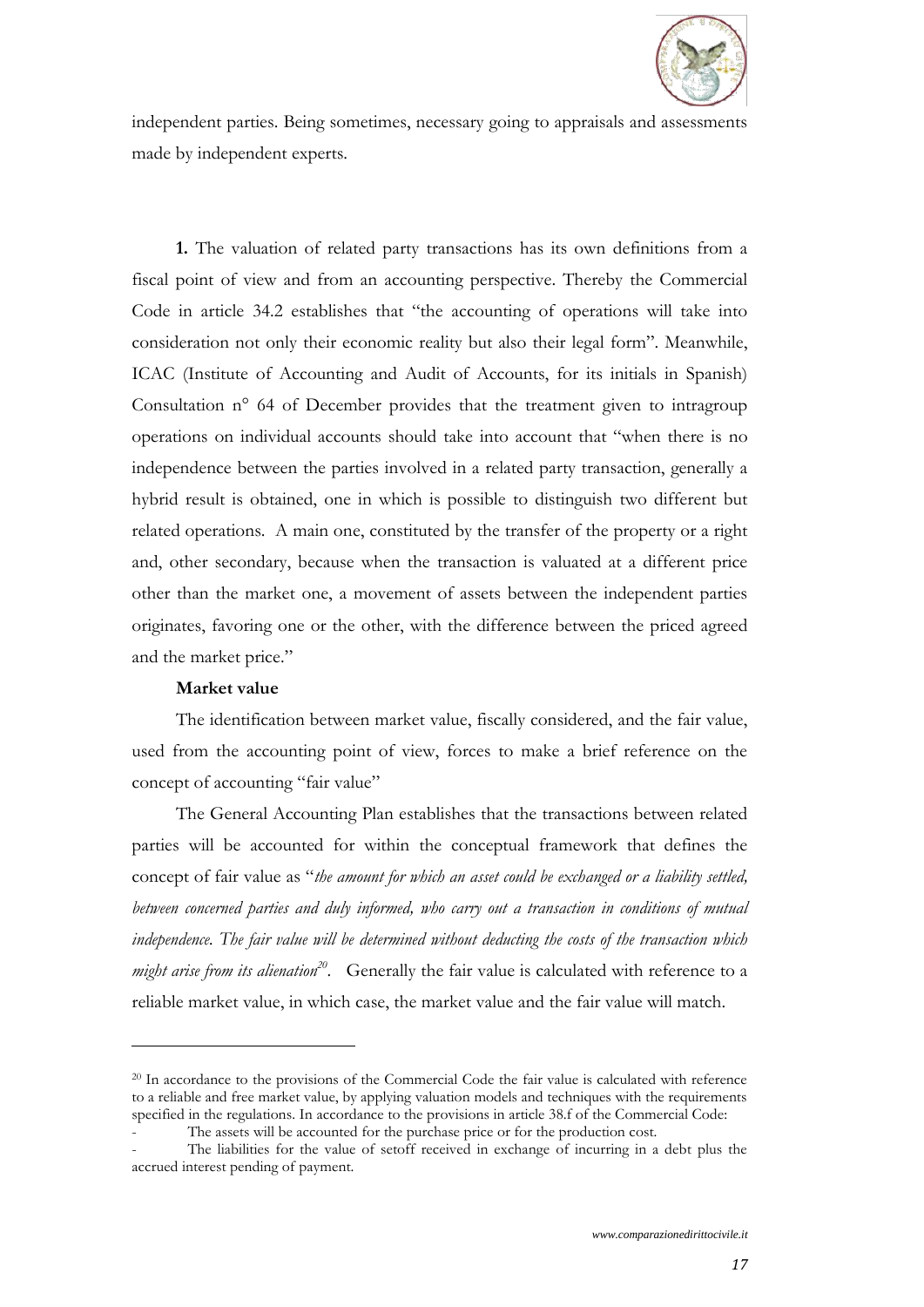

The determination of the market value is not easy, a fact that has been recognized by the Supreme Court in Sentence of 10-1-2007 when emphasizing that "setting a market price is a very difficult task because sometimes, the transactions between related corporations are so singular that there is no clearly defined market of the them in the field of independent business".

Royal Decree 1514/2007, approving de General Accounting Plan in its Valuation Rule 21 establishes that "in general, and without prejudice of the provisions of the paragraph below, the elements object of the transaction will be accounted at the begining for its fair value. In this case, if the price agreed in an operation differs from its fair value, the difference must be registered according to the economic reality of the operation.

The fair value will be calculated as of the trading price for the elements that are traded in a secondary market and, in other case, through the application of valuating

- o Nonmonetary contributions
- o Swaps

 $\overline{a}$ 

Grants, donations and legacies.

The transactions between companies of the group.

Provisions will be accounted for the current value of the best estimate of the amount necessary to face the obligation, on the closing date of the balance sheet.

In accordance to provisions in the General Accounting Plan, approved by the RD (Royal Decree) 1514/2007, on November 16, it is in paragraph 6 of the Conceptual Framework, dedicated to the exposition of the assessment criteria and the definitions related to them where it is defined that they must be assessed by the fair value:

<sup>-</sup> Certain operations of tangible fixed assets and intangible (and real estate investments):

<sup>-</sup> Most of the financial instruments. Rule 9.a of financial instruments together with the rule that regulates the so called "Business Combinations" are with no doubts the most relevant novelty in the new General Accounting Plan

The business combinations. Rule 19.a regulates the so called business combinations understood as those operations in which a company acquires control of one or several business, in this case the rules governing the accounting treatment of these operations are embodied in the so called "Acquisition Method" (paragraph 2 of the said rule), whereby, in general, the assets acquired and the liabilities assumed by the acquiring company are accounted for its fair value. It also highlight the fact that the commercial fund is not amortized and the eventual negative difference arising in the combination is recorded directly in the account of losses and profits at the date on which the control of the acquired business is taken.

For a more detailed study of the concept of "fair value" refer to Molés Molés, C. (2009): "Financial assets and liabilities assessed at fair value. The Impact of the economic crisis." State Tax Administration Agency. Dissertation presented at the IV Course of High Specialization in Financial Taxation celebrated at the School of Public Finances of the Institute of Fiscal Studies in the first semester of 2009. (January 2014). Available at: http://www.ief.es/documentos/recursos/publicaciones/revistas/cuadernos\_formacion/09\_2010/07. pdf.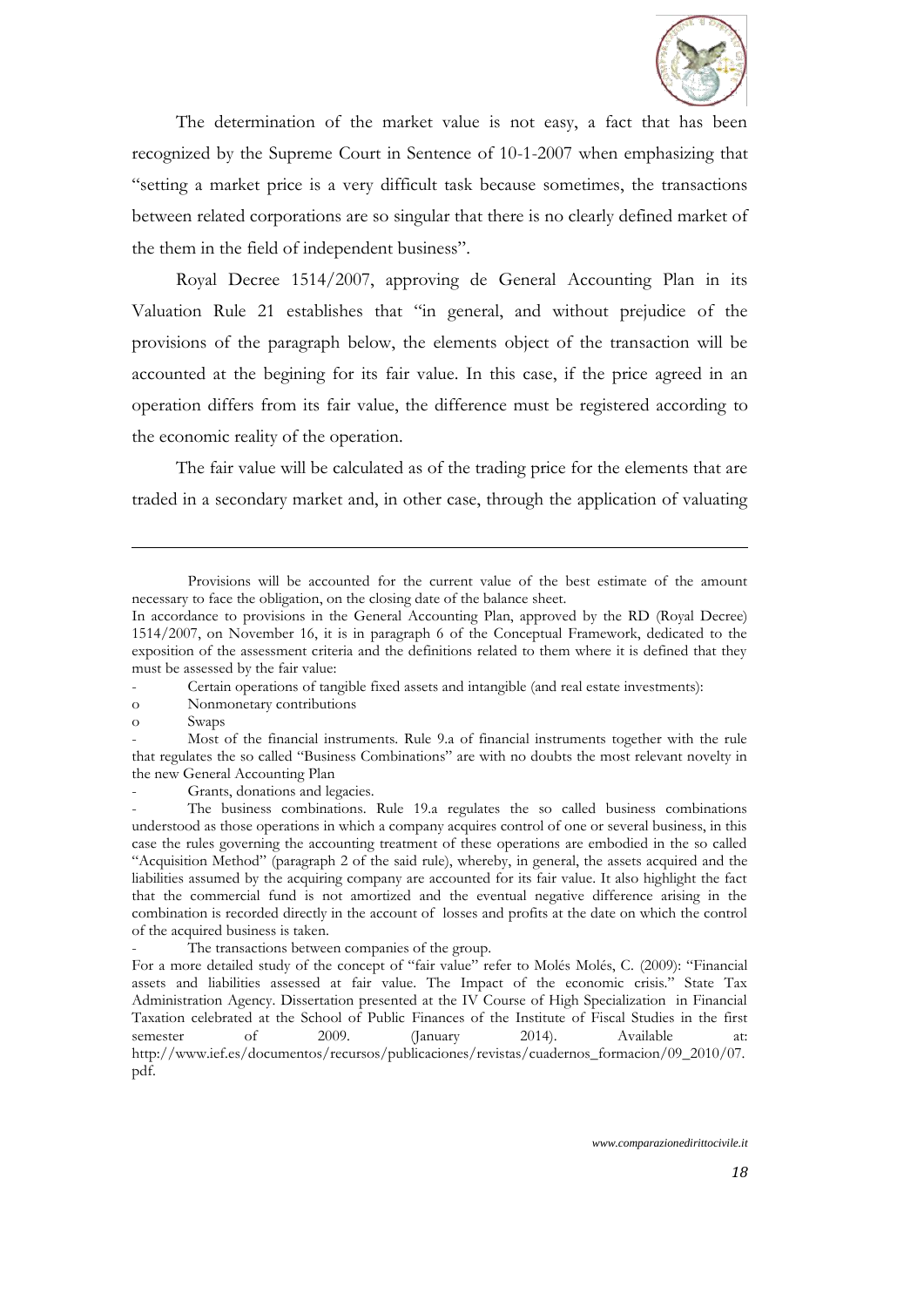

models and techniques. The difference between the fair value and the one effectively agreed between the parties must be reflected in the financial statements, according to an economic point of view, having the corresponding tax repercussion.

The fair value will be determined by the traded price in an active market, understood as such, one on which the following conditions are given:

- The goods and services exchanged in the market are homogeneous.

- There are potential buyers and sellers at any moment for a particular good or service.

- Prices are known and easily accessible to the public.

- They reflect real, current and regular market transactions.

A corporation buys its own shares to another corporation in order to avoid tensions and disagreements produced between shareholder groups that hamper and hinder the management of the corporation. In return, the transferor entity receives a property owned by the entity acquirer of the shares. Even though the sales value of the shares has been agreed, between both corporations, an independent expert has valued the shares acquired at a lower price. The DGT (Tax General Directorate, by its initials in Spanish) (CV (Acronym of Binding Consultation) 17-7-13) deems that even though the operation is carried out between linked corporations, it is considered that the acquirer entity has an instrumental character in the operation, as a solution to a pact between shareholders, in order to reach an agreement to end disputes between the family group owner of 75% of the capital of the corporation and the corporation that owns 25% of it. It is therefore, an operation between independent parties, being subject to the general rules of the Corporate Tax, and to the margin of the documentation required, established for related party transactions, considering it valid, for tax purposes, the value agreed by the partners, independently that an independent expert determine a different value.<sup>21</sup>

The normal market value is determined by applying one of the five valuation methods established in article 18.4 of CTL that may be synthesized in the following:

Traditional Methods<sup>22</sup>:

 $\overline{a}$ 

- Comparable uncontrolled price method.

<sup>21</sup> Lefebvre, F. (2014): Memento Express. "*Novedades Tributarias*" 2014. Ediciones Francis Lefebvre, pp.99.

<sup>22</sup> For a deep analysis traditional valuation methods refer to: TUERO FERNÁNEZ, A. "*Analysis of the regime of the related party transactions in the Corporate Tax*". Cuadernos de Formación. Collaboration 42/10. Volume 11/2010. Dissertation presented at the XII Course of High Specialization in International Taxation celebrated at the School of Public Finances of the Institute of Fiscal Studies.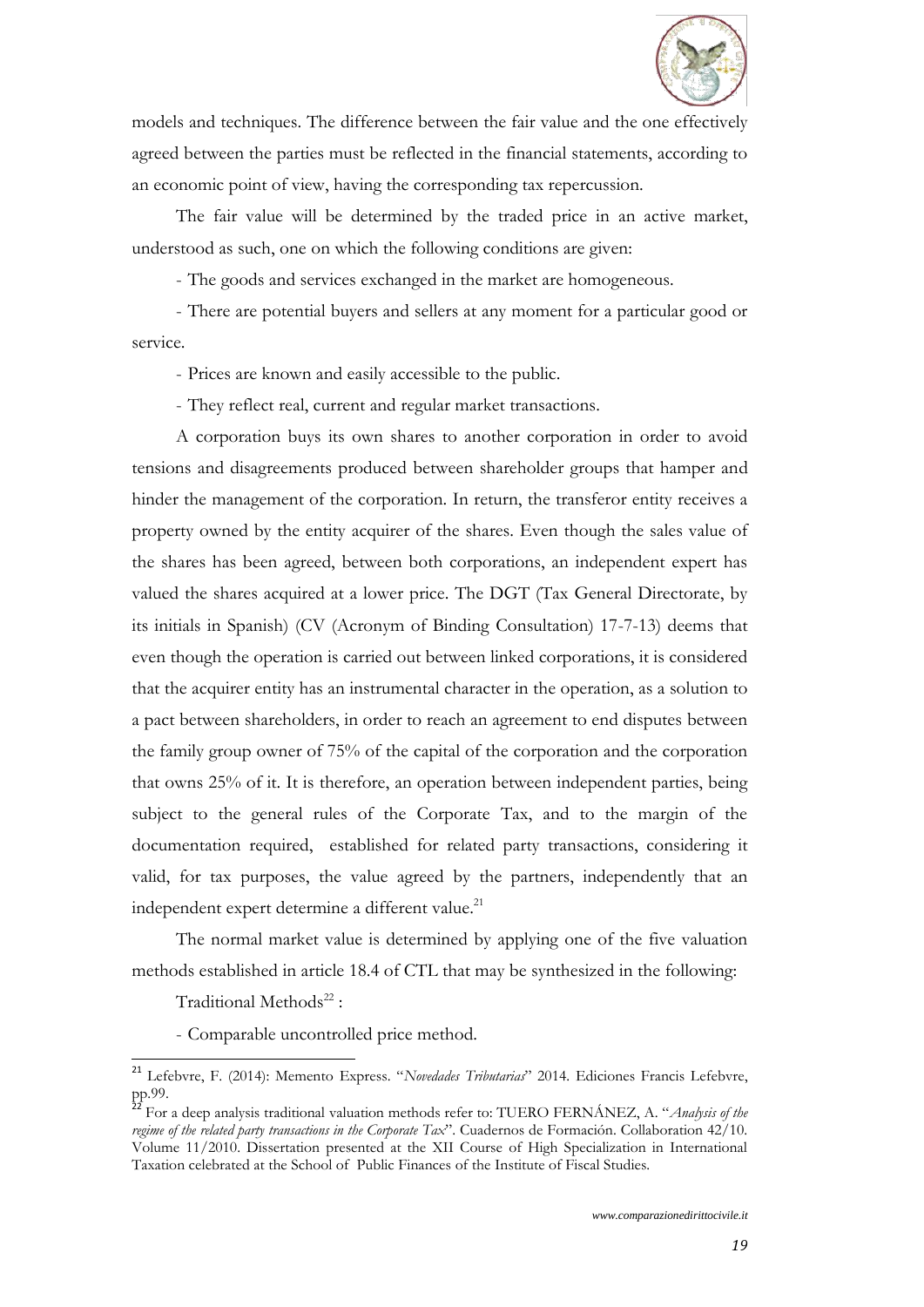

- Increased cost method.
- Resale price method.
- Subsidiary Methods:

- Method of distribution of result.

- Operational net margin method, denomination that replaces the net margin of the set of operations.

The innovation established by the Law 27/2014, with effects as of January 1, 2015 is the withdrawal of the priority established for the three valuation methods established by OCDE and only when, due to the complexity or the information relative to the operations, none of the first three methods could not be properly applied, then, the subsidiary methods could be applied to determine the market value of the operation.

The choice of the valuation method shall take into account the following factors: the nature of the related party transactions, the availability of reliable information and the degree of comparability between related party transactions and the ones that are not related.

In the situation of not been able to apply the abovementioned methods, other generally accepted valuation methods and techniques respectful of the principle of free competence may be used.

Royal Decree 634/2015 establishes in Section 1a of Chapter VI the specific valuation rules of the market value and in the Section 2a develops the mechanisms of verification of the related party transactions.

#### **Comparable uncontrolled price method**

This method compares the market price of a good or service in a related party transaction, with an equivalent, carried out in an unrelated transaction. Depending on the reliable information available, this method facilitates or not the valuation. It is the most complicated in practical application, as it requires a high degree of comparability between the operations, this is the most used method most used in the practice and the one which OCDE considers as the most direct application. On the other hand, it is the only one that values the operations in terms of the price. In the current legislation it has ceased to be the preferred method.

*www.comparazionedirittocivile.it*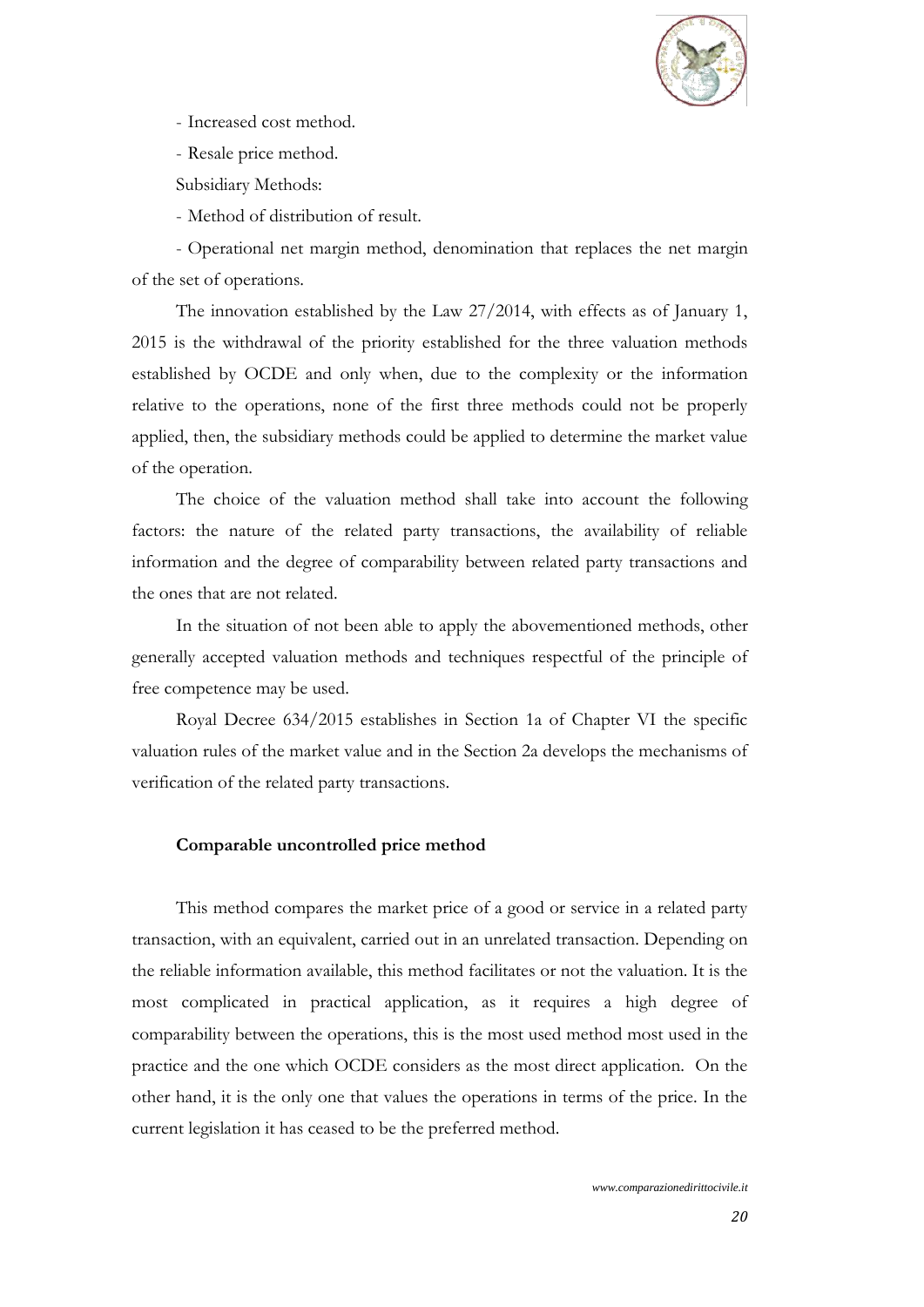

The National Audience (NA 13-3-14) gave reason to a petitioner, to which the Administration determined the market value of a property consistent with the valuation done by the Technical Department of the Delegation of the EAAT (State Tax Administration Agency, for its initials in Spanish). The entity understands that what is being sold are the rights on the property and since only one portion had been paid, specifically 22.9%, it is on that percentage that the market value has to be determined. The Court considerers that the petitioner is right in the sense that the valuation of the Administration refers to the property, while in reality, what is being transferred is a portion of it, that corresponds to the portion paid, therefore the surplus should be calculated over the paid percentage<sup>23</sup>.

#### Secret Comparable

 $\overline{a}$ 

In those cases where a trading price does not exist in an active market, the fair value will be determined as follows:

- Through the application of valuation models or techniques which determine the amount for which a transaction may be done between interested and dully informed parties, taking in account recent transactions in conditions of mutual independence between the parties.

- These techniques must limit the use of subjective considerations of nonaccounting data.

- Effectiveness should be assessed periodically.

The use of the so called secret comparable to determine the ratios corresponding to net sales-consumptions generates powerlessness (TSJ Galicia 25-4- 14), since the STAA, based on the confidentiality of the tax data, prevents from knowing the identity of the mercantile partnerships which invoicing volume is taken into consideration for establishing the resale price. Therefore, the use of secret comparable is proscribed in the framework of the procedure of the related party transactions, since such subjective methodology does not meet the requirement arising from the right of defense, consisting of an adequate motivation which allows the affected taxpayer to oppose to the valuation and regularization<sup>24</sup>.

<sup>23</sup> Lefebvre (2015): *Memento Express. Tax Novelties 2015*. Editorial Francis Lefebvre, pp.78.

<sup>24</sup> Lefebvre (2015): *Memento Express. Tax Novelties 2015*. Editorial Francis Lefebvre, pp.79.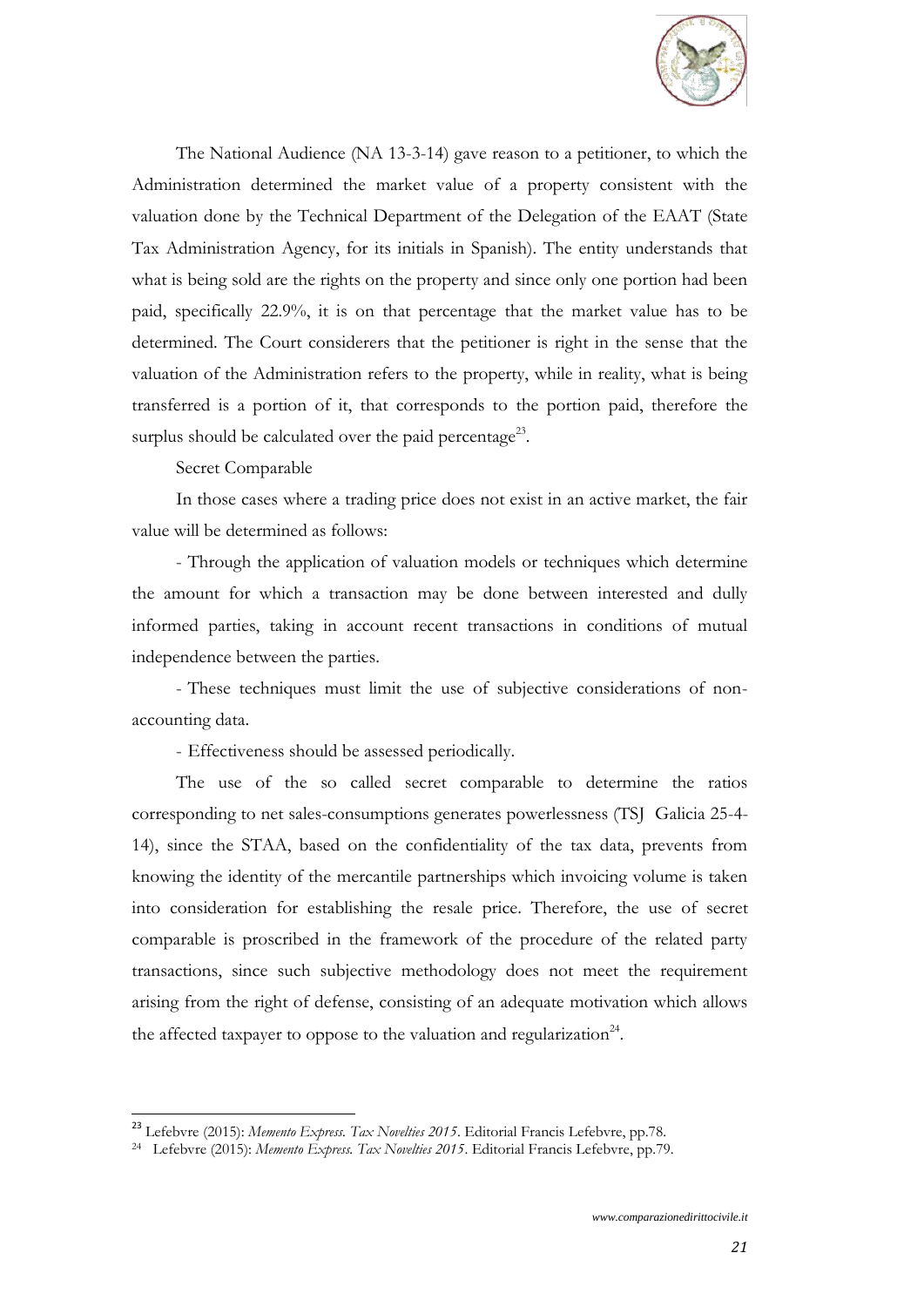

#### **Resale price method**

This method is applied to operations of resale of goods, provided that the reseller does not add substantially value to the product, but instead realize simple commercialization operations.

The price is calculated over the gross margin that the reseller would obtain with the resale of similar products, and subtracting from the sale value the gross margin obtained in independent conditions. The gross margin which the businessman had obtained from the resale of goods, deducting the cost of acquisition and the direct costs incurred in the distribution of the goods. Costs in which the provider of goods and services incurred are used, increasing the margin that usually is obtained in non-related transactions of similar characteristics. In addition to the provider's costs a margin is also applied, resulting in a benefit.

#### **Increased cost method**

This method is based on the gross margin and it is usually used in the valuation of productive activities of goods and services.

Consist in adding to the acquisition value the usual margin in independent operations. A comparison is done to the price of a product purchased to a related party company and resell to an independent company. To the extent that the added value is smaller, it is easier to apply.

#### **Profit split method (Profit Split**)

This method consists in assigning each party of the linked operation, the portion of the common profit derived from the operation, in such a way that these reflect the distribution among the independent parties. The profit is divided among the linked parties with regards to the operation and according to risks, assets and functions. It is used in those cases in which the transactions of the two companies are so interrelated that it is necessary to perform an individual analysis of the same. It will also be used when intangibles or highly valuable elements in the related party transactions exist, and which make difficult to obtain information about other type of non-related operations, of similar characteristics.

*www.comparazionedirittocivile.it*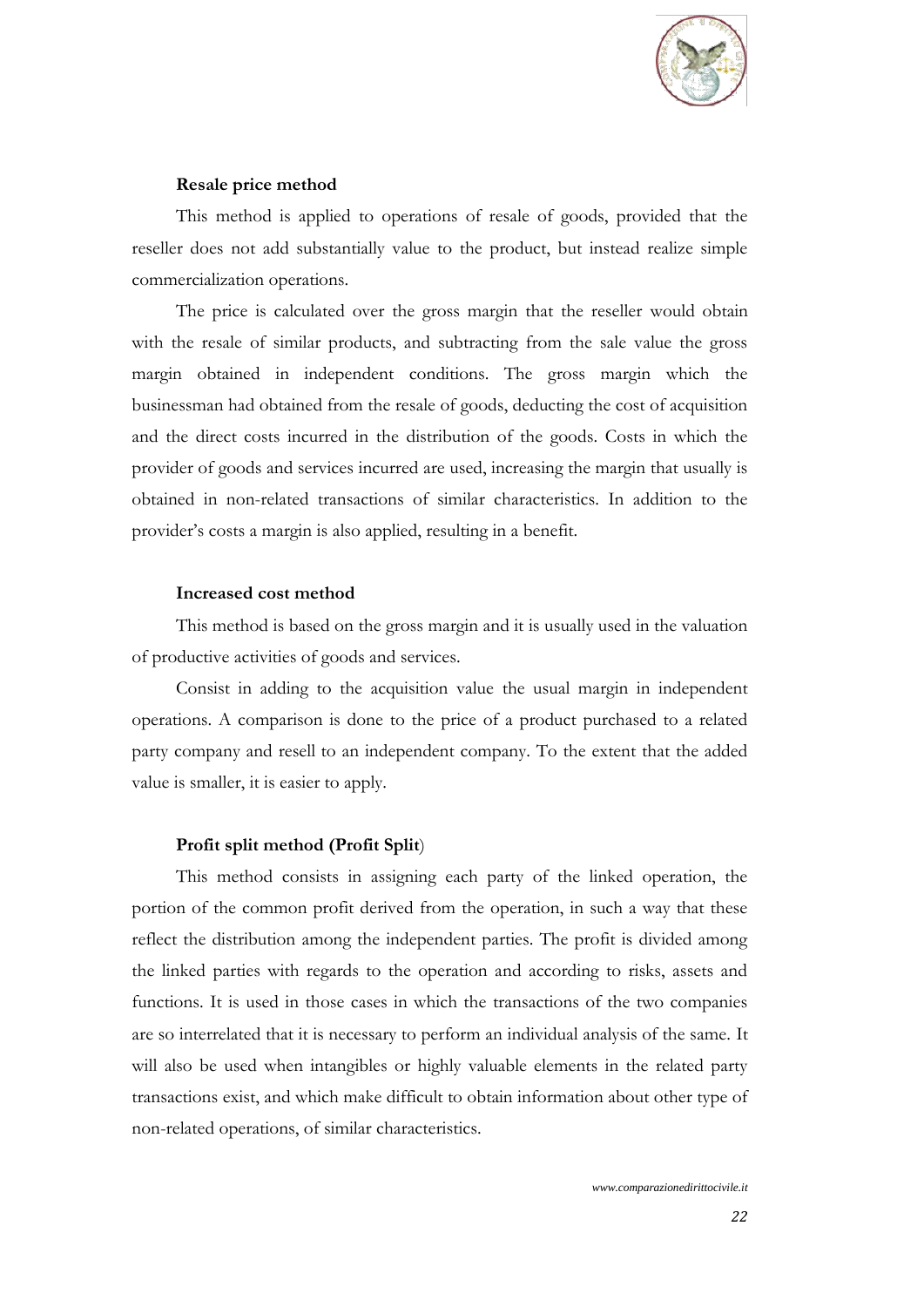

# **Operational gross margin method (previously gross margin of the set of operations)**

In the practice it is one of most used valuation methods. It analyzes the net profits margin with an appropriate base, comparing it with the margin of benefits in non-related comparable operations or that which would be obtained by an independent company. Adjustments may be done in order to obtain the equivalence and to consider the particularities in the operation. It is often used in wholesale and retail distribution operations.

# **Valuation by AEAT**

The tax payer may request to the Administration a valuation of the related party operations, this request must be accompanied of a proposal based on the market value according to the principle of free competition. This valuation has a validity of four years and there is a possibility of being modified, if the circumstances require such modification. It will be understood that the request has been rejected, by administrative silence, in the term of six months.

The Law 27/2014 establishes that it be could determined if the effects of its operations reach the operations of prior taxable periods, as long as the right of the Administration to determine the tax debt through an opportune settlement has not prescribed, nor a firm settlement that falls on the transactions object of the request exists.

Assuming that there is a significant variation of the economic circumstances existing at the moment of the approval of the agreement from the tax Administration, this may be modified to adequate it to the new economic circumstances.

The resolution that ends the process may:

a) Approve the valuation proposal submitted by the tax payer.

b) Approve, with the acceptance of the tax payer, a valuation proposal which differs from the one initially submitted.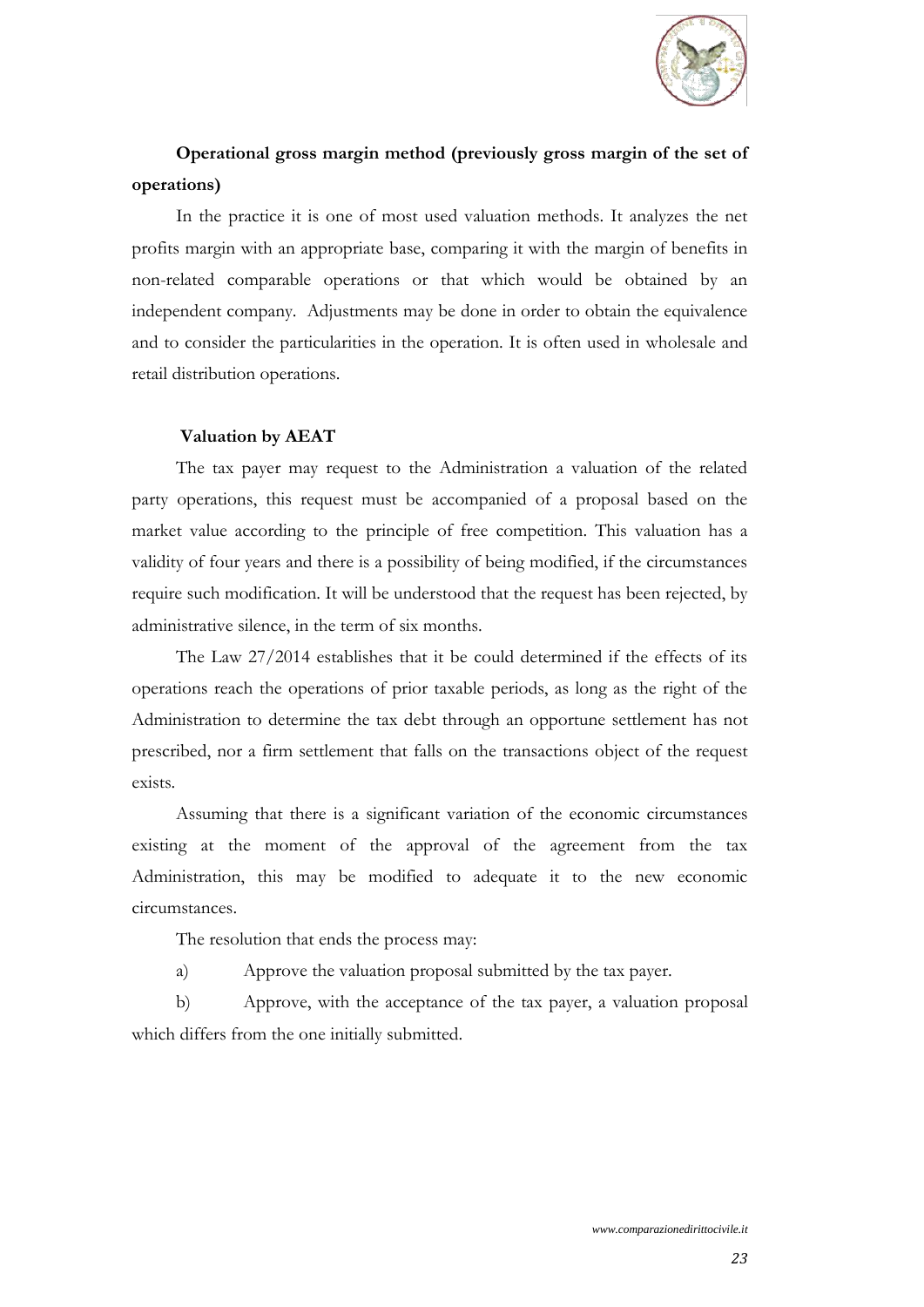

c) Reject the proposal submitted by the tax payer.

The method to apply will have to take into account the following factors:

- The adequacy of the method according to the comparability analysis.

- The strengths and weaknesses of each method.

- The quality of the available information.

**VI.** The adjustments that could arise in the related party transactions may be of two types:

a) Primary adjustment: It forces the profit or the loss of the operation performed to pay the taxes in the corporation that has effectively generated them. It is a bilateral adjustment that modifies the taxable base upward or downward, as appropriate.

b) Secondary adjustment <sup>25</sup>: The appropriate qualification is given, according to the nature of the income. Taxes will be paid according to the qualification of the operation and according to the qualification of the difference between the agreed price and the market value that has not reach the transferor corporation. Three cases may occur:

i. That the difference between the agreed value and the market value is given in favor of the partner, in which case this amount will have the consideration of participation in profits for the participant partner, for the portion of the difference that corresponds to the percentage of the participation, having the right until 2014 to a deduction, due to internal double taxation. For the difference that does not correspond to the percentage of the participation, the participant partner will calculate it as return on movable capital in case of natural persons. For the investee entity both parties will be calculated as retribution of equity.

ii. In those cases in which the difference is favorable to the investee entity, this will be charged as contribution received from the partner to equity for the portion of the difference that corresponds to the participation percentage. For the portion of the difference that does not correspond to the participation percentage this will be an income to be incorporated in the taxable base of the tax. In

 $^{25}$  For a deep analysis of the treatment of the secondary adjustment before the amendments introduced in 2014 refer to: Vadillo Casero, C.C. (2010): "the secondary adjustment in the new regime of related party transactions". Cuadernos de Formación. Collaboration 23/10. Volume 10/2010. Pp. 251-281. Dissertation presented at the X Course of High Specialization in International Taxation celebrated at the School of Public Finances of the Institute of Fiscal Studies.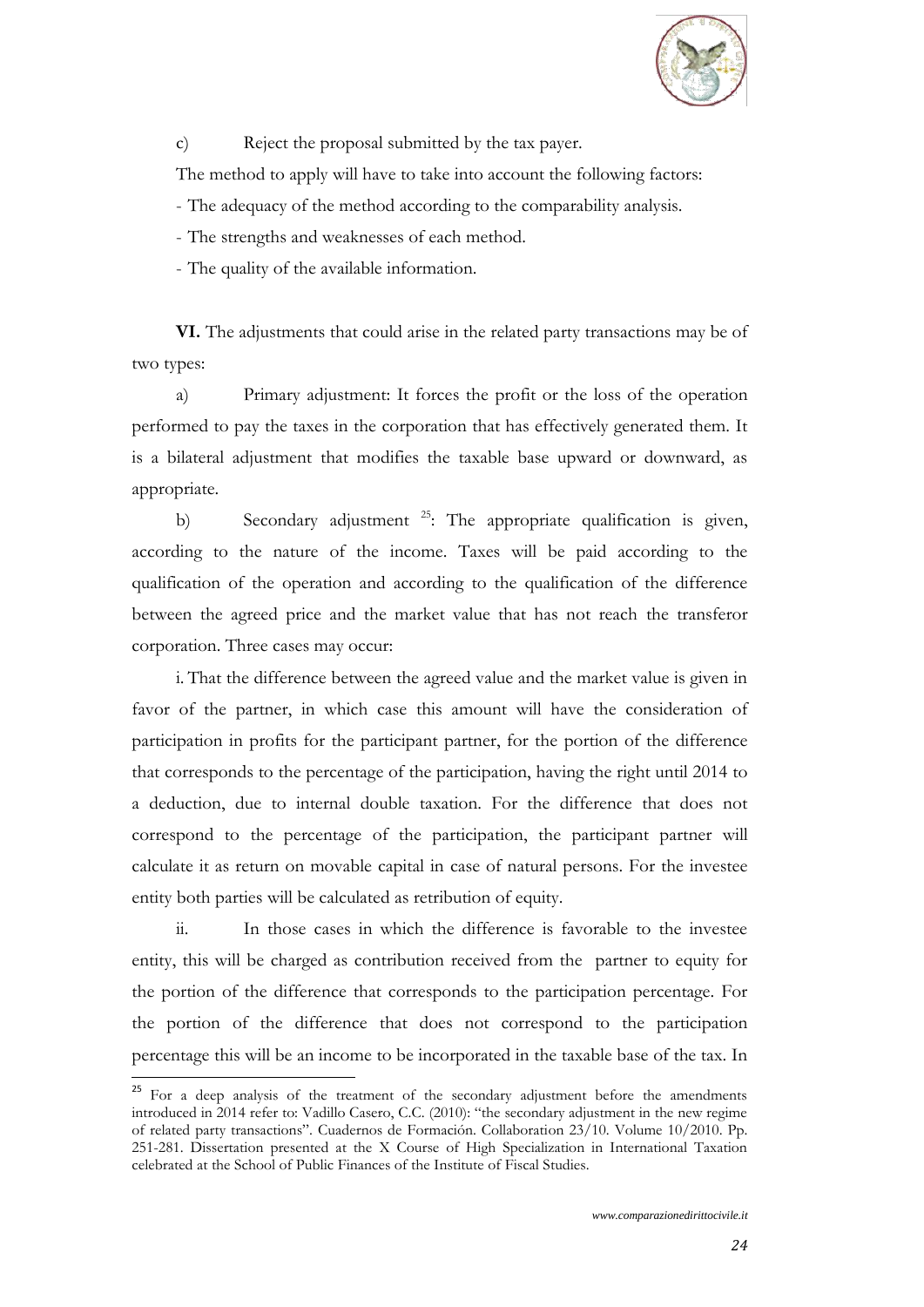

the case of a non-resident entity, the consideration is capital gain. For the equity partner it will have the consideration of increase of acquisition value of the participation, for the difference that corresponds to the participation percentage and the liberality for the portion of the difference that does not correspond to the participation percentage.

The Law 27/2014 states that the provisions of the secondary adjustment will not be applied when proceeding to asset restitution between related persons or entities in the terms established statutorily.

Once the market value and the fair value have been determined the following circumstances may be given:

a) That the agreed price coincides with the fair value and it is accounted for that value. In this case there is no hybrid operation, nor is necessary to give another qualification since the fair value and the market value coincide.

b) The price agreed does not match with the fair value but is accounted for this value. In this case there is a hybrid operation and therefore the qualification with accounting record for the difference between the market value and the market value is necessary.

c) The price agreed match with the market value and it is accounted for the price agreed. There is no hybrid operation and the qualification with accounting record is not done. From an accounting perspective, one considers that the price agreed is the fair value and it is recorded that way.

The extra-accountable adjustments are reserved to the assumptions in which the fair value and the fiscal market value used for the determination of the taxable base do not coincide. All this, without prejudice of the possible appraisal on behalf of the Administration.

The valuation rules and the verification procedure of the related party operations is described in articles 17-36 of the Royal Decree 634/2015, as of July 10, by which the Regulations of the Corporate Tax are approved.

**VII.** The documentation will only be provided to the State Tax Administration Agency in the event that the passive subject is required to do so. This documentation has to be available to the AEAT as of the deadline of the voluntary term of auto liquidation corresponding to the fiscal year in which the operations have been done.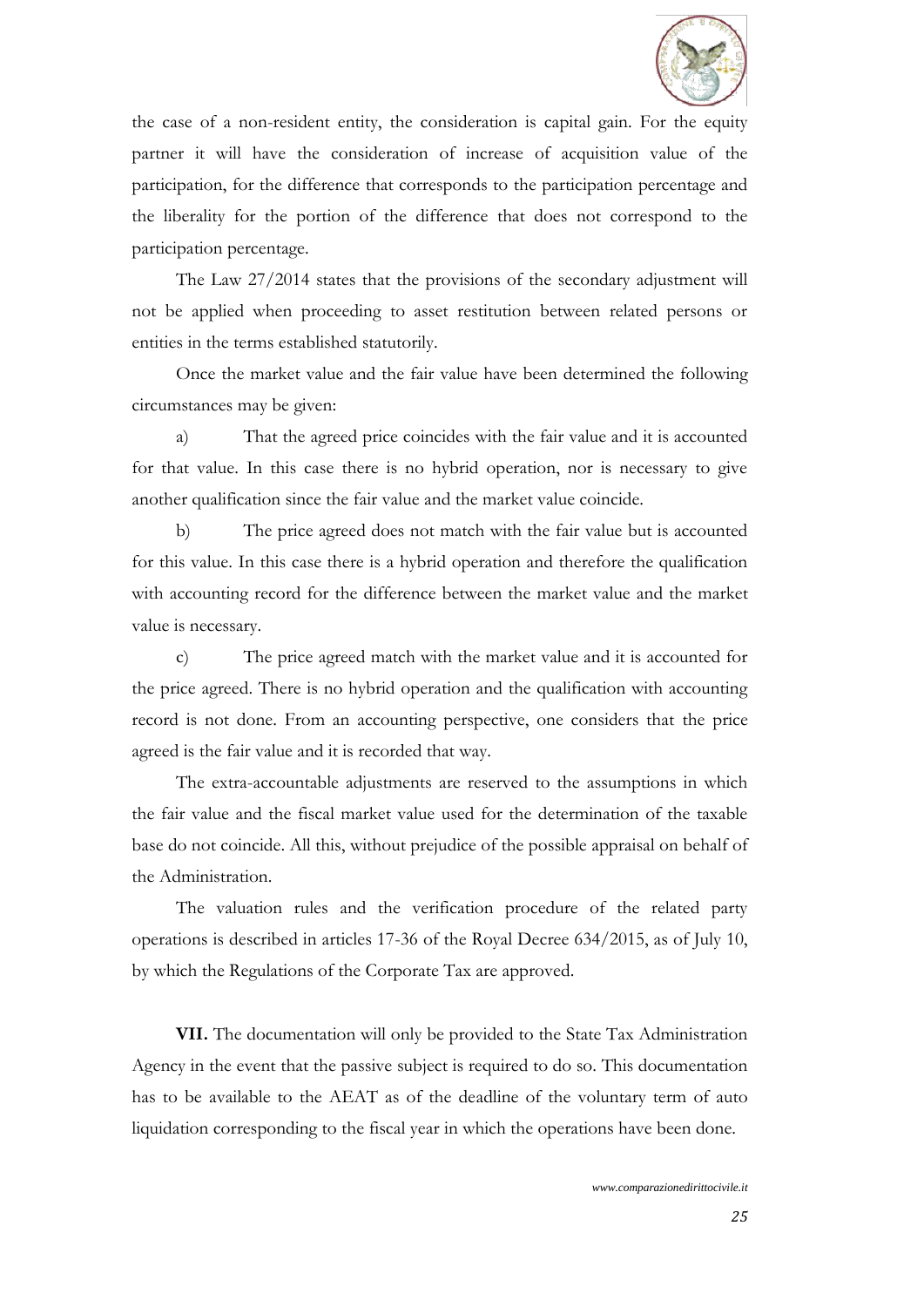

This obligation has a finalist character and must allow the Administration to prove that the valuation done is adjusted to what is established in the effective rule, according to the provided in article 18 of the Law 27/2014. But the need for this documentation does not exhaust the possibility that the Administration may request additional documentation or information, if it is considered appropriate. However, the operations that should not be documented, do not have to be declared in the Corporate Tax.

As of January 1, 2015 the article 18.3 of the Law 27/2014 states that the related persons or entities, whose net amount of turnover, defined in the terms established in article 101 of the Law, is inferior to 45 million Euros, will submit a documentation with a simplified content, that will be applied to the following operations:

1. The ones made by IRPF(Income Tax of Natural Persons) taxpayers who declare their economic activity in objective assessment with entities in which those or their spouses, ancestors or descendants, individually or jointly among all of them, have a percentage equal or higher to 25% of the social capital or of the equity.

2. The operations for business transfers.

3. The operations for transfer of values or representative shares of the participation in equity of any kind of entity not admitted in negotiations in any of the regulated value markets, or that are admitted in negotiations in regulated markets located in countries or territories qualified as tax heaven.

4. Property operations.

 $\overline{a}$ 

5. Operations on intangible assets.

As of January 1, 2015 the conditions to benefit from the exemption of documentation have been modified, being exonerated from preparing such documentation the following cases:

a. When the volume of transactions made with related entities for said period does not exceed as a whole 259.000 $\varepsilon^{26}$ , independently from the size of the company and the internal or international character of the operations carried out.

<sup>&</sup>lt;sup>26</sup> In this amount are not included those operations for which the documentation is demanded in all cases.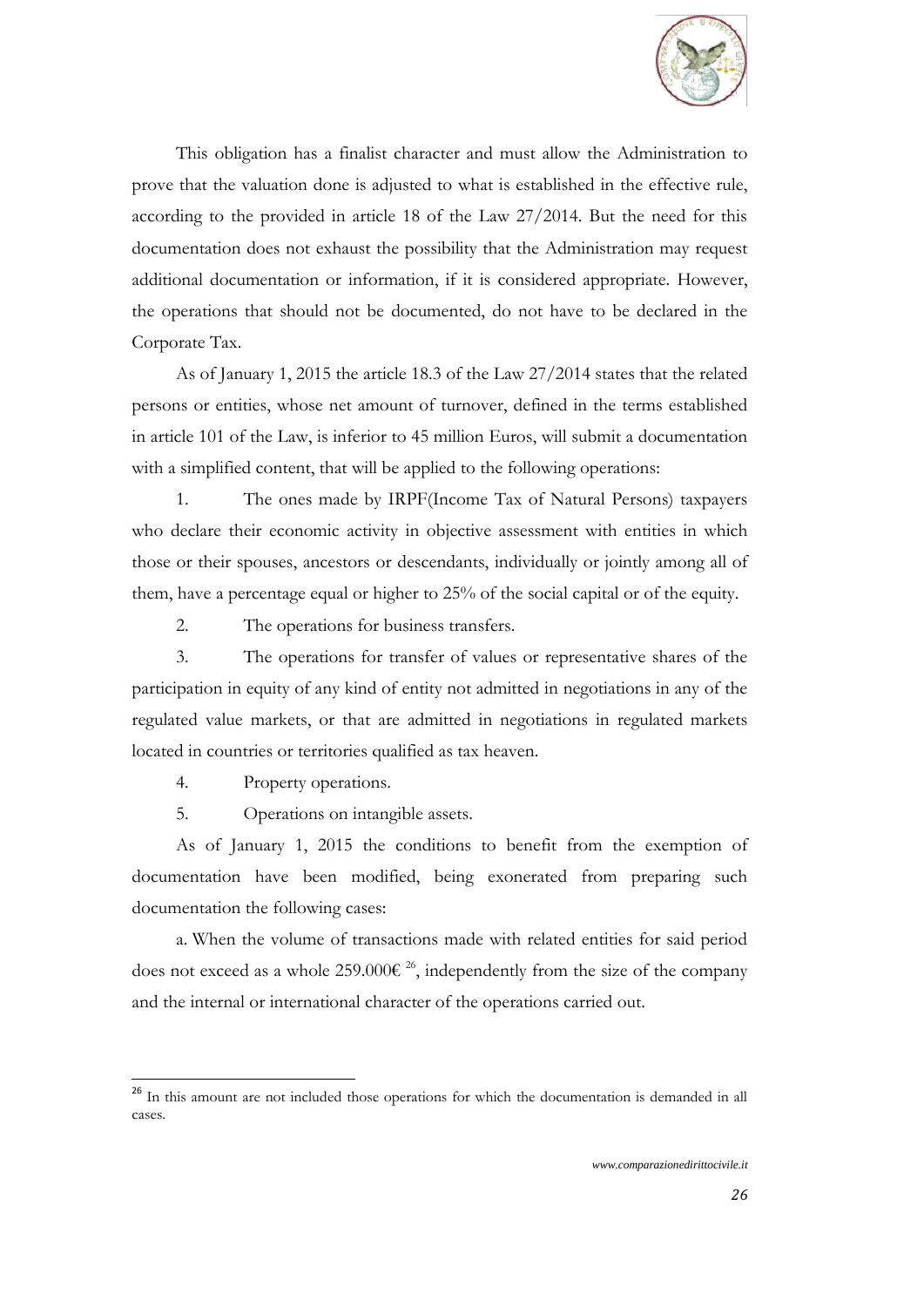

b. Linked operations carried out by an entity and its members or with other entities within the same group of fiscal consolidation, constituted by Economic Interest Groups and TBA's (Temporary Business Associations).

c. Operations done between entities integrated in one same group of fiscal consolidation and that had opted for this special regime.

d. Operations performed in the ambit of public offers for sale or acquisition of values.

On the other hand, the possibility to submit simplified documentation for those persons or entities whose net amount of the turnover<sup>27</sup> does not exceed 45 million Euros is established.

In all cases the entities that perform the following transactions are required to submit documentation:

1. Operations for the transfer of values or shares representative of the equity participation of any kind of entities not admitted to negotiate in any of the regulated value markets, or that are allowed to negotiate in regulated markets located in countries or territories qualified as tax heavens.

2. Operations done with natural persons who pay taxes in objective assessment regime for the operations done within their economic activity.

3. Operations for the transfer of business, portfolios, properties or operations with intangible assets that have that qualification according to accounting criteria.

The Corporate Tax Regulation, approved by Royal Decree 634/2015, of July 10, regulates in articles 13, 15 and 16 the requirements for documentation and information which related entities have to accomplish. Article 13, specifically, discusses the information and documentation that has to be included regarding entities and related party transactions. Article 15 refers to the specific documentation of the group to which the tax payer belongs and the documentation regarding to: structure and organization of the group, activities, that which refers to intangible

<sup>27</sup> Defined according to article 101 of the Law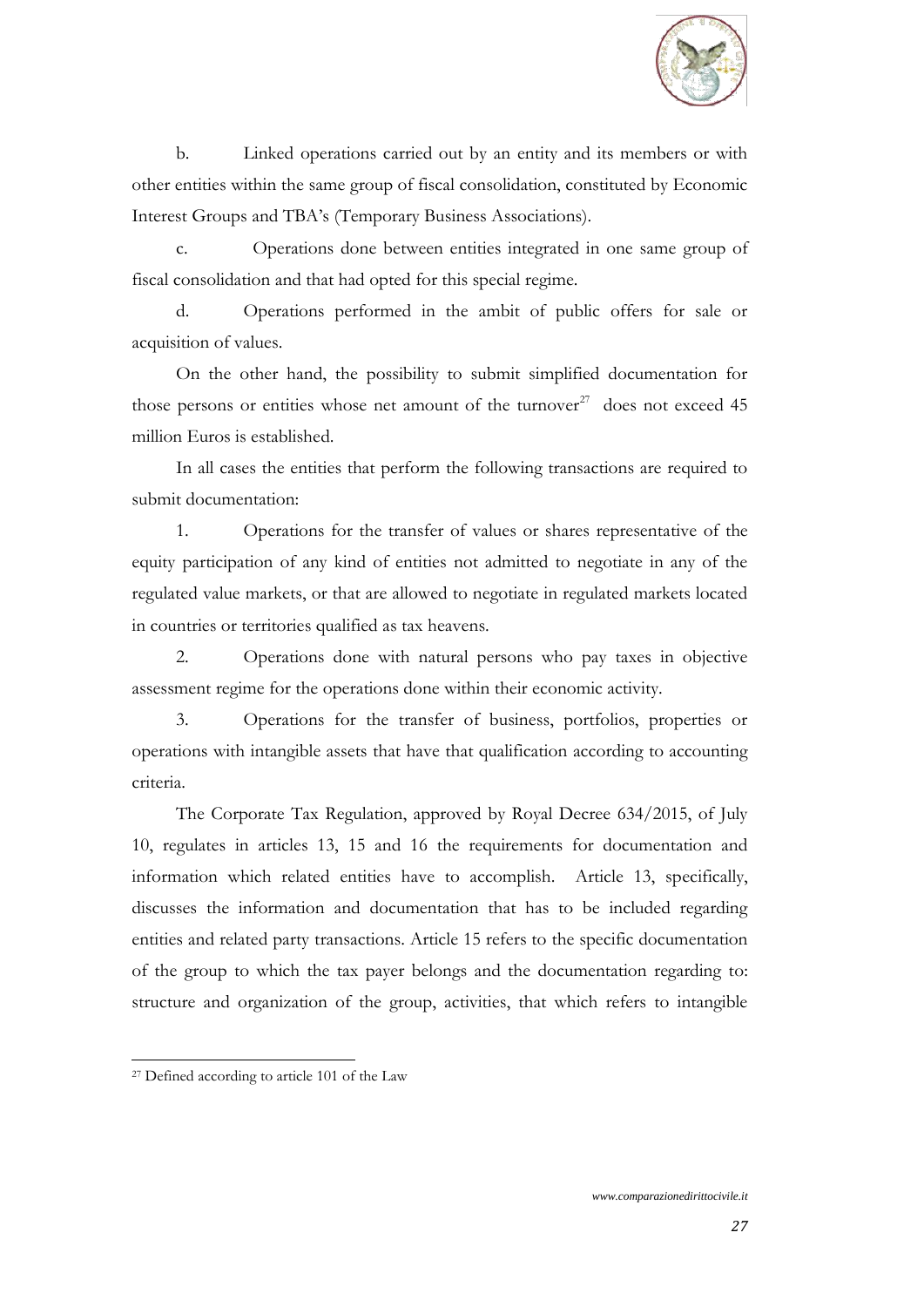

assets, financial activity; and the fiscal and financial situation of the group. Finally, article 16 refers the o specific documentation of the tax payer.

**VIII.** The Constitutional Court (11-7-13. Rec 3705/11) formally validates the sanction regime for related party transactions introduced by Law 36/2006 and developed by the Regulation approved through RD 1793/2008. Despite the fact Judgment (by Judicial Decree 8-2-2011) defines that the regulatory development of the sanctions regime must ensure that the infractions which determines are in effect serious and consequent, with the severity of the fines legally typified, corresponding to the ordinary jurisdiction verify if proportionality between infractions and sanctions, exists. Likewise, it will correspond to such jurisdiction the control of the fidelity to the regulation of the developed law, as well as the respect to the principle of the lawful sanctioning<sup>28</sup>.

Regarding to the tax infractions committed as of January 1, 2015, article  $18.13^{29}$ of LIS establishes as assumptions of serious infractions the following, regardless of whether the tax Administration make corrections or not:

a) Not contributing or making it in an incomplete or inexact form or with false data or falsifying the required documentation, as legally provided,

b) To state in the required documentation a market value that does not correspond to reality.

Regarding to the sanctions, in the case that the Tax Administration does not make corrections, the sanction will consist in:

a) Fixed monetary fine of 1.000 Euros for each data and 10.000 Euros for the set of data, omitted or false, referred to each of the obligations of documentation that will be established statutorily.

b) The sanction provided in the previous paragraph, will have as maximum limit the lower of the two following amounts:

<sup>28</sup> Lefebvre, F. (2014): *Memento Express. "Novedades tributarias 2014". Editions, Francis Lefebvre, pp.88.*

<sup>&</sup>lt;sup>29</sup> Art. 18.13 1<sup>°</sup> It constitutes tax infraction the lack of contribution or the contribution in an incomplete form, or *with false data, of the documentation that, according to the provision in paragraph 3 of this article and in its implemented regulations, must keep available to the tax Administration the persons or related entities, when the tax Administration do not make corrections in the application of the provisions of this article.*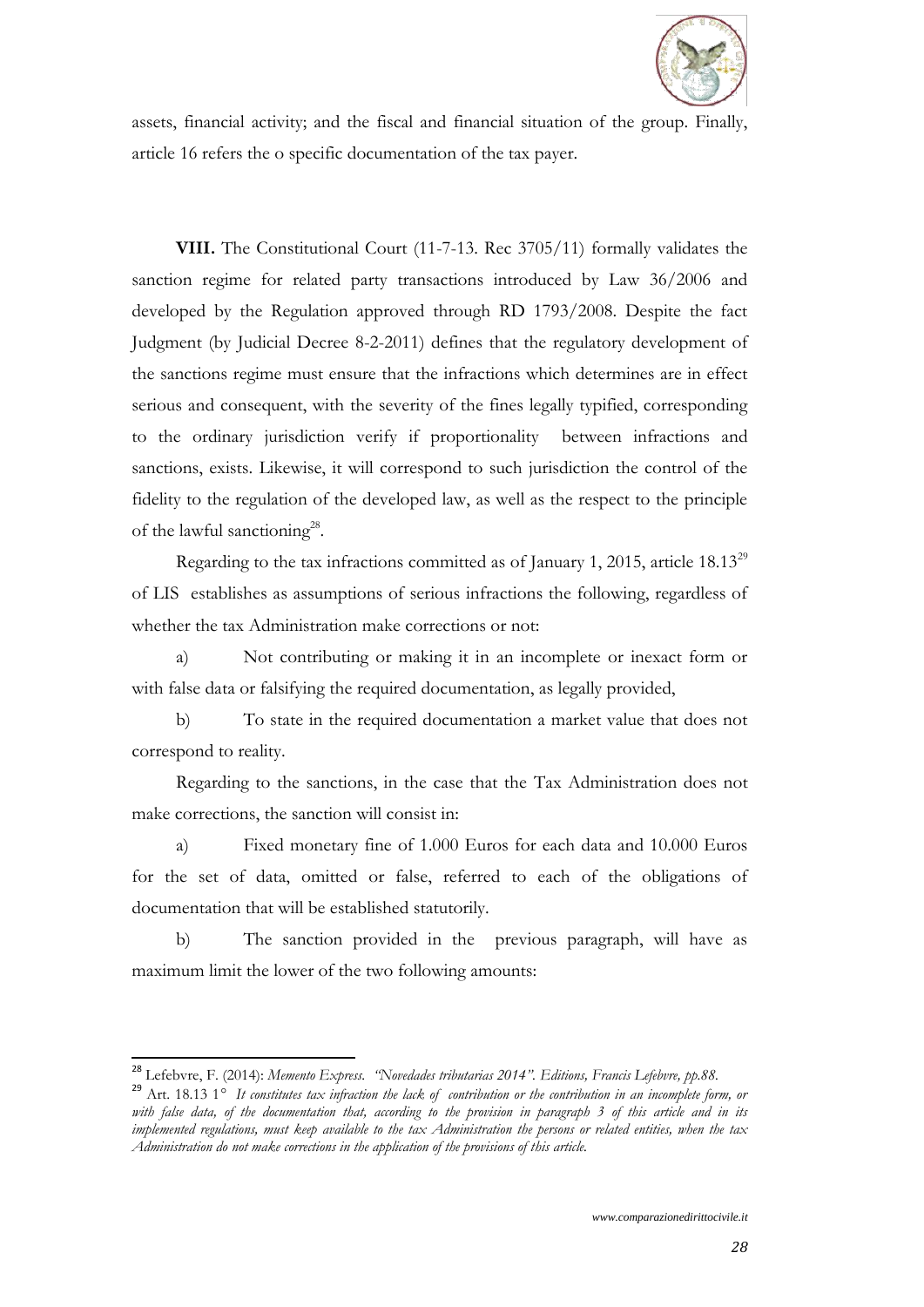

i. The 10% of the joint amount of the operations subjected to Corporate Tax, ITNP or NRIT (Non Resident Income Tax) performed in the tax period.

ii. The 1% of the net amount of the turnover.

In those cases in which corrections have to be done by the Administration, the infractions will be sanctioned with a proportional monetary fine of 15% on the amount of the sums that result of the corrections that correspond to each operation.

This sanction is incompatible with that, which, proceeds from the application of articles 191, 192, 193 o 195 of the General Tax Law.

However, the sanctions provided should be compatible with the ones established for resistance, excuse, obstruction or refusal to the acting of the Tax Administrator, provided in article 203 of the GTL (General Tax Law), for the carelessness on the prepared requirements. In any case, the provisions in paragraphs 1.b) and 3 of article 188 of the GTL, will be applied, regarding the reduction of 30% if conformity with the liquidation is signed, and a reduction of 25% for prompt payment.

**IX.** The last amendments introduced to the legislation applicable to operations done between non independent parties are aimed at limiting the possible tax advantage that these take from the tax system in order to defer the benefits among entities or the attempt to favor a lower taxation than the applicable among independent parties.

Current legislation differs according on the time of accrual of the operations, being December 31, 2014 the determining date for the application of one legislation, or the other.

Among the amendments introduced by the Law 27/2014 is the definition of the scope of the tax linkage, that leaves out of the scope of linkage some of the operations performed by the entity and its members or participants and those performed with their permanent establishments, when the entity is nonresident in the Spanish territory, as well as the corporations that are a part of a group of cooperative corporations. On the other hand, it is emphasized, that the participation of a member shall be 25% in order to be considered a related party transaction.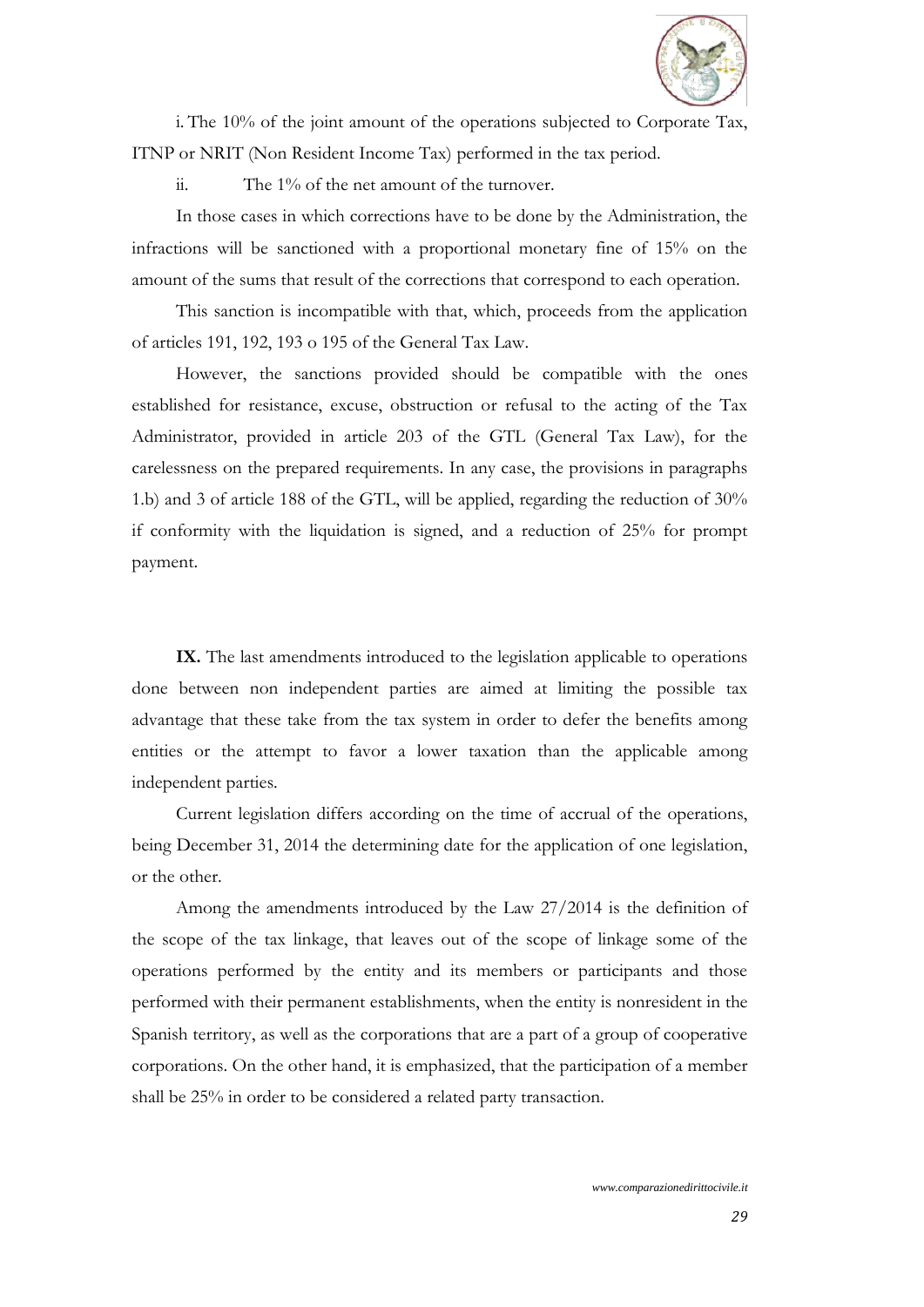

Concerning the controversial accounting and tax valuation of the operations performed between related parties, the priority of some valuation methods over others disappear, being able to apply both traditional methods (comparable uncontrolled price, resale price and increased cost) or the subsidiary methods (distribution of income and net margin method from the set of operations) indistinctly.

Concerning to the applicable valuation adjustments, one primary adjustment can be performed, one that modifies the taxable base upward and downward, as appropriate. Or, a secondary adjustment that analyzes the natures of the income and try to give them the qualification that corresponds.

One of the most important amendments is the one that refers to the obligation of documenting the related party transactions and the entities that are exempt of such obligation.

Finally, the infractions and sanctions established for the operations performed as of January 1, 2015, are very similar to the ones contained in the previous legislation and materialize when not providing or not completing the data that must contain the required documentation or register the documentation not corresponding to reality.

*www.comparazionedirittocivile.it*